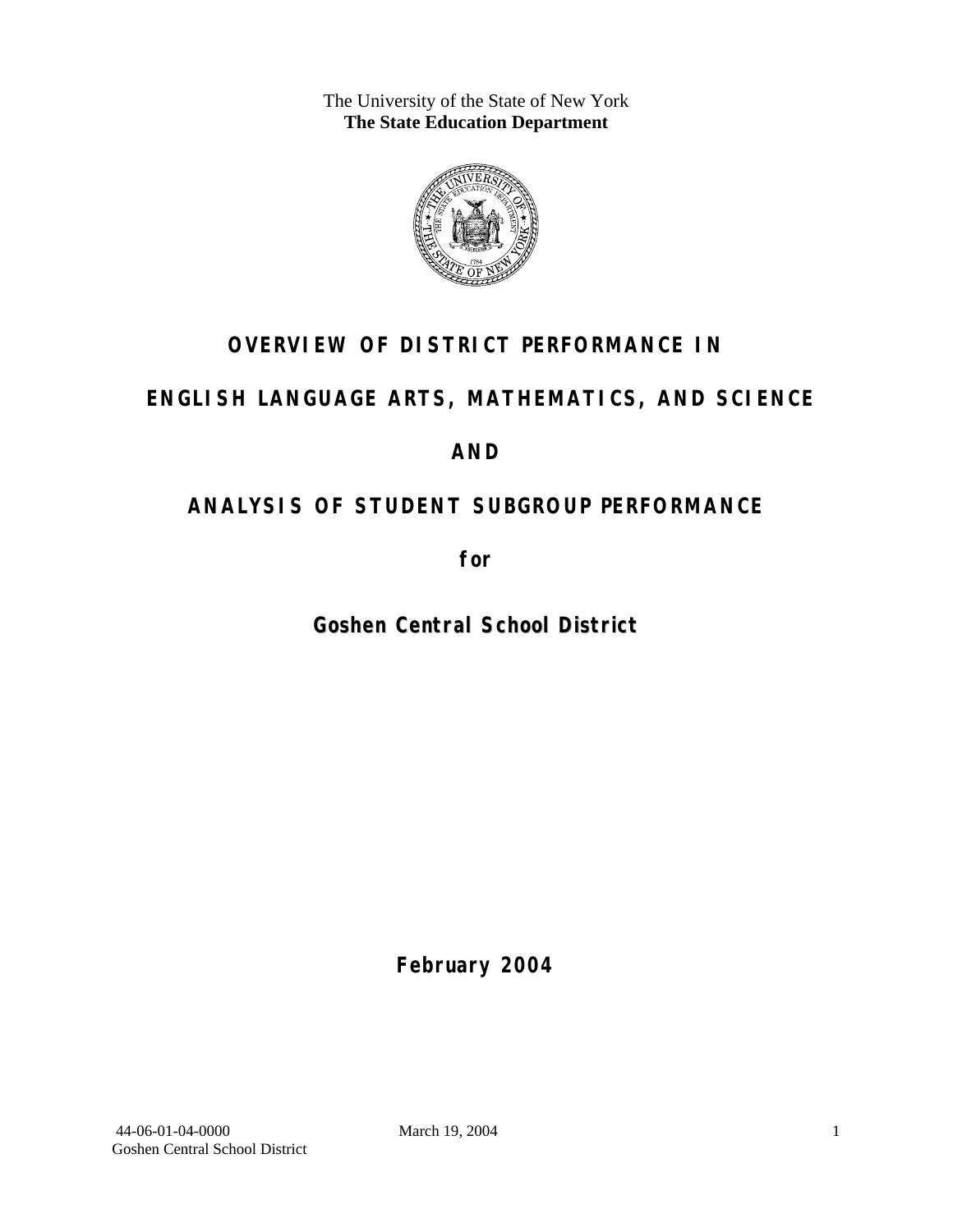#### **THE UNIVERSITY OF THE STATE OF NEW YORK**

#### **Regents of The University**

| Tonawanda             |
|-----------------------|
| <b>Hollis</b>         |
| Staten Island         |
| New Rochelle          |
| Peru                  |
| Huntington            |
| <b>North Syracuse</b> |
| New York              |
| <b>Belle Harbor</b>   |
| Buffalo               |
| Hartsdale             |
| Albany                |
| <b>Bronx</b>          |
| New York              |
| <b>Binghamton</b>     |
| Rochester             |

#### **President of The University and Commissioner of Education**

RICHARD P. MILLS

**Deputy Commissioner for Elementary, Middle, Secondary and Continuing Education**  JAMES A. KADAMUS

#### **Coordinator, School Operations and Management Services**

CHARLES SZUBERLA

#### **Coordinator, Information and Reporting Services**

MARTHA P. MUSSER

The State Education Department does not discriminate on the basis of age, color, religion, creed, disability, marital status, veteran status, national origin, race, gender, genetic predisposition or carrier status, or sexual orientation in its educational programs, services and activities. Portions of this publication can be made available in a variety of formats, including braille, large print or audio tape, upon request. Inquiries concerning this policy of nondiscrimination should be directed to the Department's Office for Diversity, Ethics, and Access, Room 530, Education Building, Albany, NY 12234. **Requests for additional copies of this publication may be made by contacting the Publications Sales Desk, Room 309, Education Building, Albany, NY 12234.** 

Please address all correspondence about this report that is not related to data corrections to:

*School Report Card Coordinator Information and Reporting Services Team New York State Education Department Room 863 EBA 89 Washington Avenue Albany, NY 12234*  E-mail: *RPTCARD@mail.nysed.gov*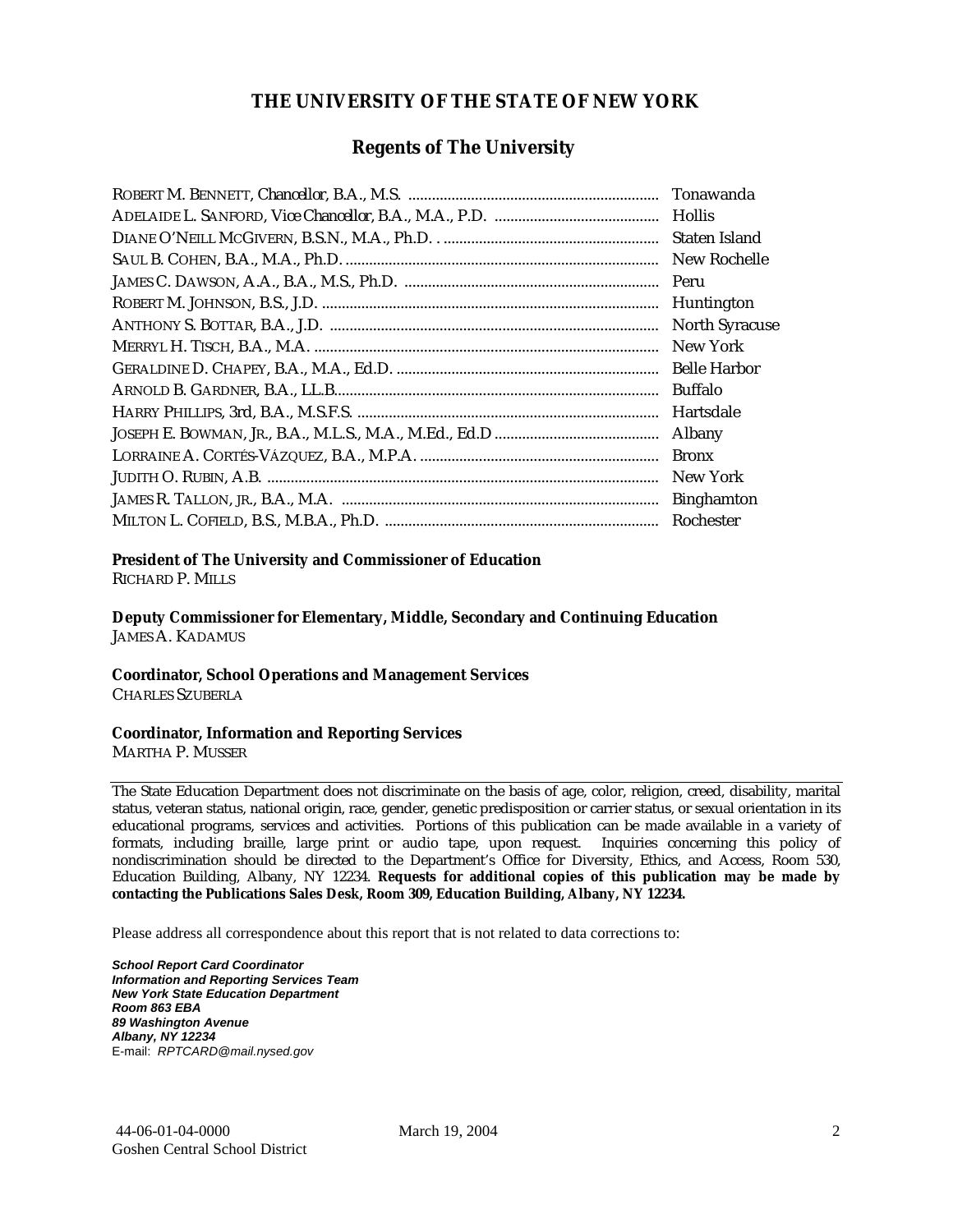The *New York State District Report Card* is an important part of the Board of Regents effort to raise learning standards for all students. It provides information to the public on student performance and other measures of district performance. Knowledge gained from the district report card on a district's strengths and weaknesses can be used to improve instruction and services to students.

The *New York State District Report Card* consists of three parts: the *Overview of District Performance in English Language Arts, Mathematics, and Science and Analysis of Student Subgroup Performance,* the *Comprehensive Information Report,* and the *District Accountability Report*. The *Overview and Analysis* presents performance data on measures required by the federal No Child Left Behind Act: English, mathematics, science, and graduation rate. Performance data on other State assessments can be found in the *Comprehensive Information Report*. The *District Accountability Report* provides information as to whether a district is making adequate progress toward enabling all students to achieve proficiency in English and mathematics.

State assessments are designed to help ensure that all students reach high learning standards. They show whether students are getting the foundation knowledge they need to succeed at the elementary, middle, and commencement levels and beyond. The State requires that students who are not making appropriate progress toward the standards receive academic intervention services.

In the *Overview*, performance on the elementary- and middle-level assessments in English language arts and mathematics and on the middle-level science test is reported in terms of mean scores and the percentage of students scoring at each of the four levels. These levels indicate performance on the standards from seriously deficient to advanced proficiency. Performance on the elementary-level science test is reported in terms of mean scores and the percentage of students making appropriate progress. Regents examination scores are reported in four score ranges. Scores of 65 to 100 are passing; scores of 55 to 64 earn credit toward a local diploma (with the approval of the local board of education). Though each elementary- and middle-level assessment is administered to students in a specific grade, secondary-level assessments are taken by students when they complete the coursework for the core curriculum. Therefore, the performance of students at the secondary level is measured for a student cohort rather than a group of students at a particular grade level. Students are grouped in cohorts according to the year in which they first entered grade 9.

The assessment data in the *Overview and Analysis* are for all tested students in the district, including general-education students and students with disabilities. In the *Overview*, each district's performance is compared with that of all public schools statewide. In the *Analysis*, performance is disaggregated by race/ethnicity, disability status, gender, LEP status, income level, and migrant status.

Explanations of terms referred to or symbols used in this part of the district report card may be found in the glossary on the last page. Further information on the district report card may be found in the guide, *Understanding Your School Report Card: February 2004*, available on the Information and Reporting Services Web site at www.emsc.nysed.gov/irts.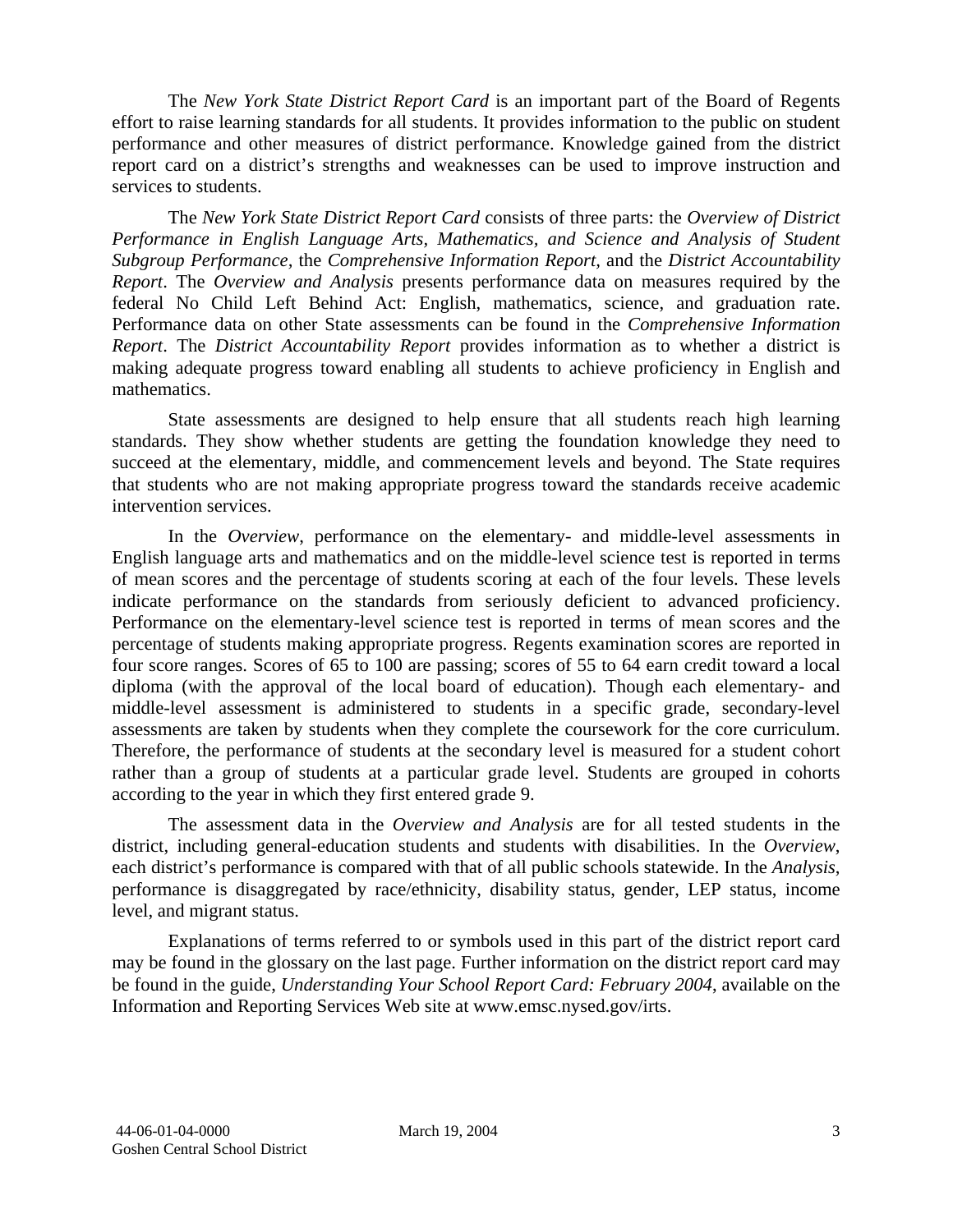# **Overview of District Performance in English Language Arts, Mathematics, and Science**

#### **District Profile**

| Superintendent:<br>James T. Langlois |             | Phone: | (845)294-2410             |
|--------------------------------------|-------------|--------|---------------------------|
| ∣ Organization                       | Grade Range |        | <b>Student Enrollment</b> |
| $2002 - 03$                          | <b>NA</b>   |        | 2869                      |

| 2001–02 District-wide Total Expenditure per Pupil      | \$12.057 |
|--------------------------------------------------------|----------|
| 2001-02 NYS Public Schools Total Expenditure per Pupil | \$12.265 |

#### **2002–03 Percentage of Core Classes Taught by Highly Qualified Teachers\***

| <b>Number of Core</b><br><b>Classes</b> | <b>Percent Taught</b><br>by Highly<br>Qualified<br><b>Teachers</b> |
|-----------------------------------------|--------------------------------------------------------------------|
| 429                                     | 97%                                                                |
| . .<br>- -<br>----                      |                                                                    |

\*For the 2002-03 school year, SED is reporting that teachers of core classes are highly qualified if they are certified to teach those classes. However, No Child Left Behind (NCLB) imposes requirements beyond certification for some teachers to be considered highly qualified. In future years, when New York State uses the NCLB criteria for reporting, certified teachers must fulfill all NCLB requirements to be counted as highly qualified.

#### **2002–03 Percentage of Teachers with No Valid Teaching Certificate\***

| Number of<br><b>Teachers</b> | <b>Percent with No</b><br><b>Valid Teaching</b><br><b>Certificate</b> |
|------------------------------|-----------------------------------------------------------------------|
| 223                          | 2%                                                                    |

\*This count includes teachers with temporary licenses who do not have a valid permanent, provisional, or transitional teaching certificate.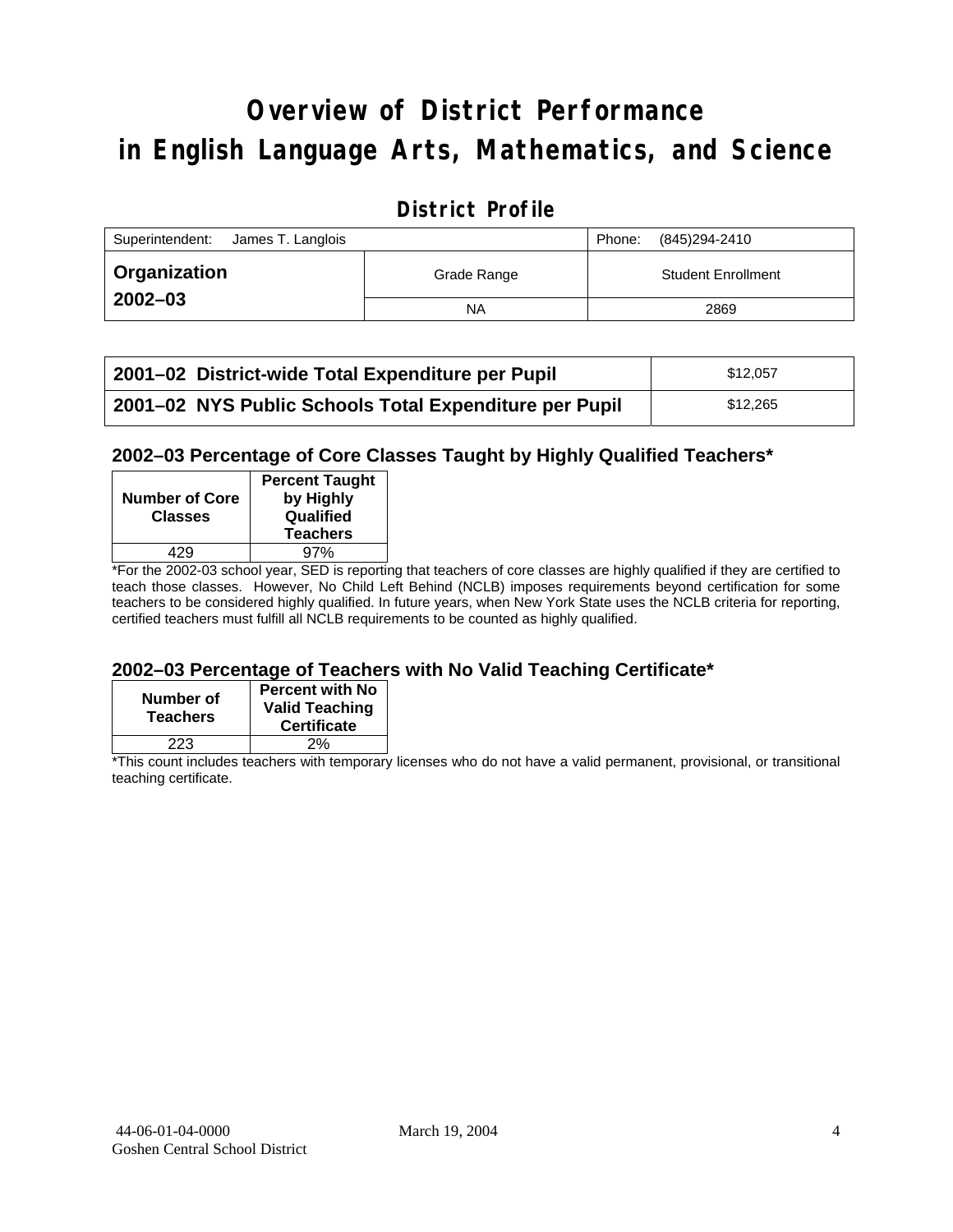English Language Arts



| <b>Counts of Students Tested</b>              |                    |                    |                    |                    |              |                   |
|-----------------------------------------------|--------------------|--------------------|--------------------|--------------------|--------------|-------------------|
| <b>Performance at</b><br><b>This District</b> | Level 1<br>455-602 | Level 2<br>603-644 | Level 3<br>645-691 | Level 4<br>692-800 | <b>Total</b> | <b>Mean Score</b> |
| Jan-Feb 2001                                  | 15                 | 59                 | 104                | 47                 | 225          | 663               |
| Jan-Feb 2002                                  | 11                 | 53                 | 94                 | 46                 | 204          | 664               |
| Feb 2003                                      | 13                 | 58                 | 105                | 55                 | 231          | 663               |

|         | Elementary-Level English Language Arts Levels — Listening, Reading, and Writing Standards                     |  |  |  |  |  |
|---------|---------------------------------------------------------------------------------------------------------------|--|--|--|--|--|
| Level 4 | These students <b>exceed the standards</b> and are moving toward high performance on the Regents examination. |  |  |  |  |  |
| Level 3 | These students meet the standards and, with continued steady growth, should pass the Regents examination.     |  |  |  |  |  |
| Level 2 | These students <b>need extra help</b> to meet the standards and pass the Regents examination.                 |  |  |  |  |  |
| Level 1 | These students have serious academic deficiencies.                                                            |  |  |  |  |  |

**Performance of Limited English Proficient Students Taking the New York State English as a Second Language Achievement Test (NYSESLAT) as the Measure of English Language Arts Achievement**

| Grade 4 | <b>Number</b><br><b>Tested</b> | Level 1 | Level 2 | Level 3 | Level 4 |
|---------|--------------------------------|---------|---------|---------|---------|
| 2003    |                                |         |         |         |         |

**Performance of Students with Severe Disabilities on the New York State Alternate Assessment (NYSAA) in English** 

| <b>Elementary Level</b> | <b>Number</b><br>Tested | AA-Level | AA-Level 2 | AA-Level 3 | AA-Level 4 |
|-------------------------|-------------------------|----------|------------|------------|------------|
| $2002 - 03$             |                         |          |            |            |            |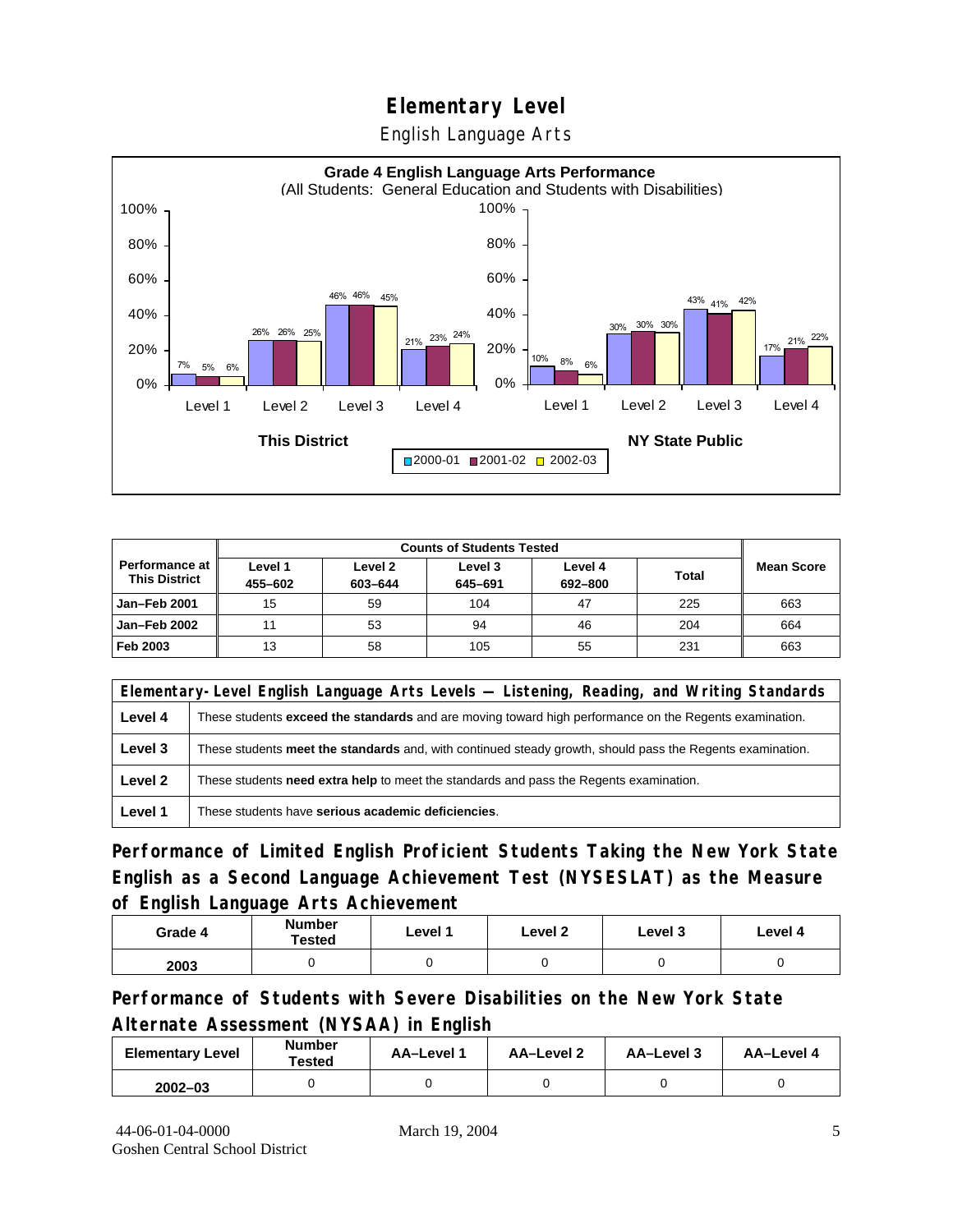#### Mathematics



| <b>Counts of Students Tested</b>                |                    |                    |                    |                    |              |                   |
|-------------------------------------------------|--------------------|--------------------|--------------------|--------------------|--------------|-------------------|
| <b>Performance at I</b><br><b>This District</b> | Level 1<br>448-601 | Level 2<br>602-636 | Level 3<br>637-677 | Level 4<br>678-810 | <b>Total</b> | <b>Mean Score</b> |
| <b>May 2001</b>                                 | 14                 | 42                 | 120                | 51                 | 227          | 656               |
| May 2002                                        |                    | 41                 | 115                | 46                 | 208          | 656               |
| May 2003                                        |                    | 32                 | 131                | 61                 | 231          | 660               |

| Elementary-Level Mathematics Levels - |                                                                                                               |  |  |  |
|---------------------------------------|---------------------------------------------------------------------------------------------------------------|--|--|--|
|                                       | Knowledge, Reasoning, and Problem-Solving Standards                                                           |  |  |  |
| Level 4                               | These students <b>exceed the standards</b> and are moving toward high performance on the Regents examination. |  |  |  |
| Level 3                               | These students meet the standards and, with continued steady growth, should pass the Regents examination.     |  |  |  |
| Level 2                               | These students need extra help to meet the standards and pass the Regents examination.                        |  |  |  |
| Level 1                               | These students have serious academic deficiencies.                                                            |  |  |  |

## **Performance of Students with Severe Disabilities on the New York State Alternate Assessment (NYSAA) in Mathematics**

| <b>Elementary Level</b> | <b>Number</b><br>Tested | <b>AA-Level 1</b> | AA-Level 2 | AA-Level 3 | AA-Level 4 |
|-------------------------|-------------------------|-------------------|------------|------------|------------|
| $2002 - 03$             |                         |                   |            |            |            |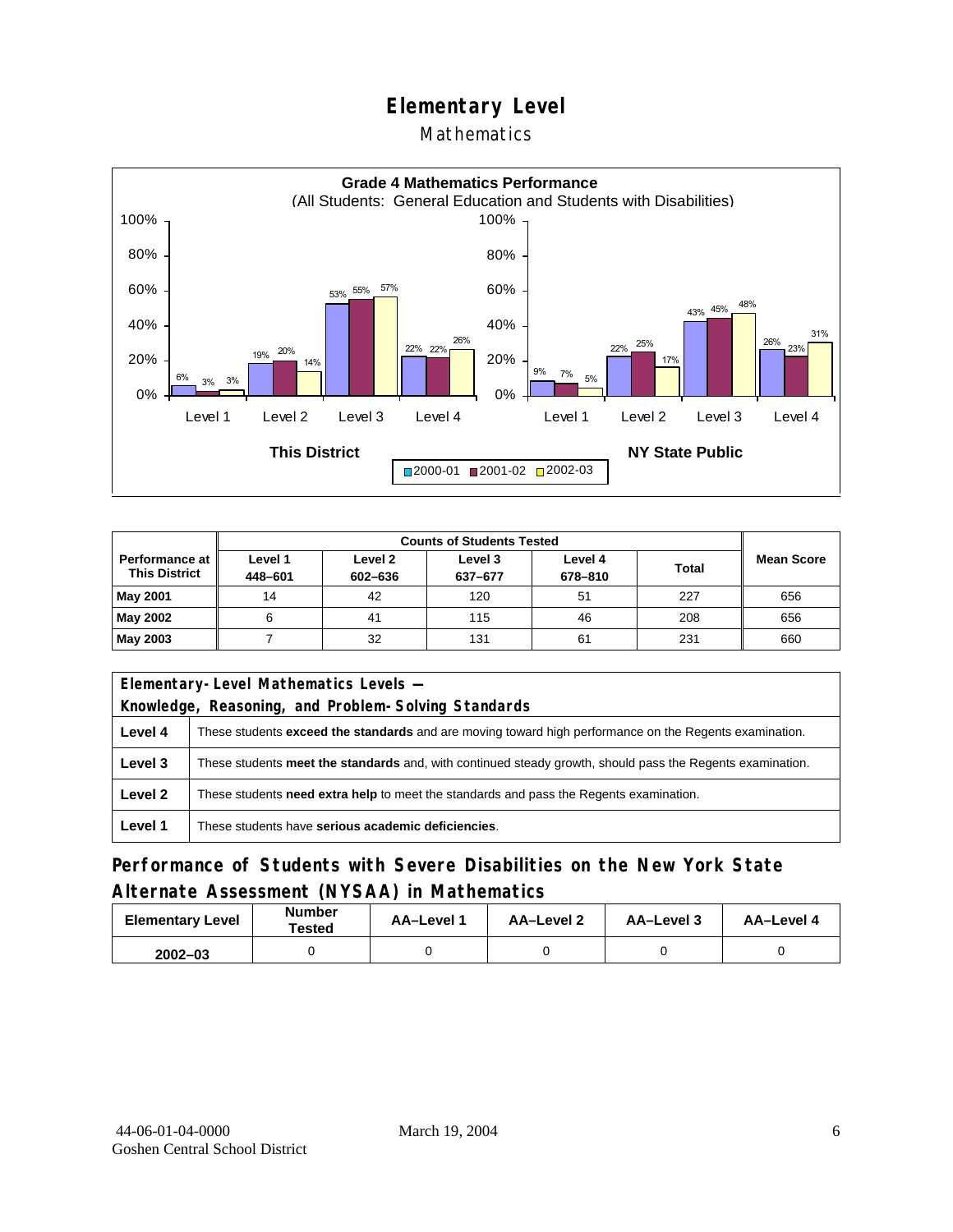Science Multiple-Choice



**All Students** 

|          |     | Number Tested   Number Above SDL   Mean Score |    |  |
|----------|-----|-----------------------------------------------|----|--|
| May 2001 | 226 | 178                                           | 35 |  |
| May 2002 | 209 | 176                                           | 35 |  |
| May 2003 | 229 | 186                                           | 35 |  |

| Grade 4 Science - Knowledge, Reasoning, and Problem-Solving Standards |                                                                                                                                                                                                                                          |  |  |  |  |
|-----------------------------------------------------------------------|------------------------------------------------------------------------------------------------------------------------------------------------------------------------------------------------------------------------------------------|--|--|--|--|
| <b>Multiple-Choice</b><br><b>Test Component</b>                       | This component contains 45 multiple-choice questions based upon the New York State Elementary<br>Science Syllabus and referenced to the New York State Learning Standards for Mathematics, Science<br>and Technology (Elementary Level). |  |  |  |  |
| <b>State Designated</b><br>Level (SDL)                                | Students who correctly answer fewer than 30 of the 45 questions of the multiple-choice test component<br>must receive academic intervention services in the following term of instruction.                                               |  |  |  |  |
| <b>Mean Scores</b>                                                    | For the multiple-choice test component, the mean score is the average number of correct answers for<br>students tested. If all tested students answered all questions correctly, this score would be 45.                                 |  |  |  |  |

## **Elementary Level**

#### Science Performance Test

The elementary-level science test is composed of two sections, the multiple-choice section (described above) and the performance test. The performance test is not used to determine the need for academic intervention services or for accountability purposes because not all students are administered the same three tasks.

| <b>All Students</b>                       |     |    |  |  |  |  |  |
|-------------------------------------------|-----|----|--|--|--|--|--|
| <b>Number Tested</b><br><b>Mean Score</b> |     |    |  |  |  |  |  |
| <b>May 2001</b>                           | 226 | 36 |  |  |  |  |  |
| May 2002                                  | 209 | 37 |  |  |  |  |  |
| <b>May 2003</b><br>224<br>37              |     |    |  |  |  |  |  |

#### **Performance of Students with Severe Disabilities on the New York State Alternate Assessment (NYSAA) in Science**

| <b>Elementary Level</b> | <b>Number</b><br>Tested | AA-Level | <b>AA-Level 2</b> | AA-Level 3 | AA-Level 4 |
|-------------------------|-------------------------|----------|-------------------|------------|------------|
| $2002 - 03$             |                         |          |                   |            |            |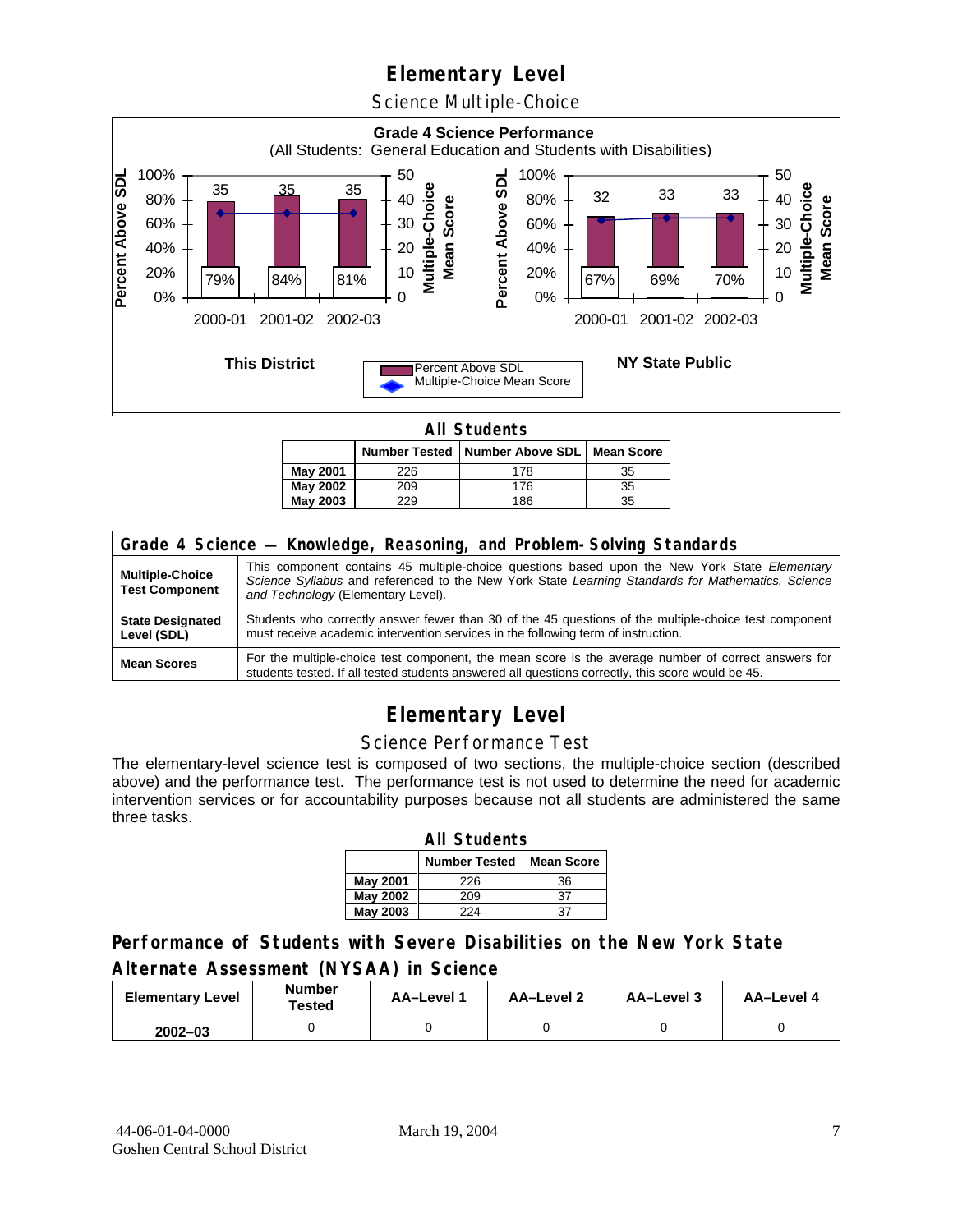English Language Arts



|                                               |                    |                    | <b>Counts of Students Tested</b> |                    |       |                   |
|-----------------------------------------------|--------------------|--------------------|----------------------------------|--------------------|-------|-------------------|
| <b>Performance at</b><br><b>This District</b> | Level 1<br>527-661 | Level 2<br>662-700 | Level 3<br>701-738               | Level 4<br>739-830 | Total | <b>Mean Score</b> |
| <b>May 2001</b>                               | 15                 | 66                 | 100                              | 34                 | 215   | 709               |
|                                               | Level 1<br>527-659 | Level 2<br>660-698 | Level 3<br>699-737               | Level 3<br>738-830 | Total |                   |
| <b>March 2002</b>                             | 10                 | 76                 | 84                               | 41                 | 211   | 709               |
|                                               | Level 1<br>527-657 | Level 2<br>658-696 | Level 3<br>697-736               | Level 4<br>737-830 | Total |                   |
| January 2003                                  | 14                 | 106                | 98                               | 24                 | 242   | 699               |

|         | Middle-Level English Language Arts Levels - Listening, Reading, and Writing Standards                         |  |  |  |  |
|---------|---------------------------------------------------------------------------------------------------------------|--|--|--|--|
| Level 4 | These students <b>exceed the standards</b> and are moving toward high performance on the Regents examination. |  |  |  |  |
| Level 3 | These students meet the standards and, with continued steady growth, should pass the Regents examination.     |  |  |  |  |
| Level 2 | These students need extra help to meet the standards and pass the Regents examination.                        |  |  |  |  |
| Level 1 | These students have serious academic deficiencies.                                                            |  |  |  |  |

**Performance of Limited English Proficient Students Taking the New York State English as a Second Language Achievement Test (NYSESLAT) as the Measure of English Language Arts Achievement**

| Grade 8 | <b>Number</b><br>Tested | Level 1 | Level 2 | Level 3 | Level 4 |
|---------|-------------------------|---------|---------|---------|---------|
| 2003    |                         |         |         | π       | п       |

**Performance of Students with Severe Disabilities on the New York State Alternate Assessment (NYSAA) in English** 

| Grade 8     | Number<br>Tested | AA-Level 1 | AA-Level 2 | AA-Level 3 | AA-Level 4 |
|-------------|------------------|------------|------------|------------|------------|
| $2002 - 03$ |                  |            |            |            |            |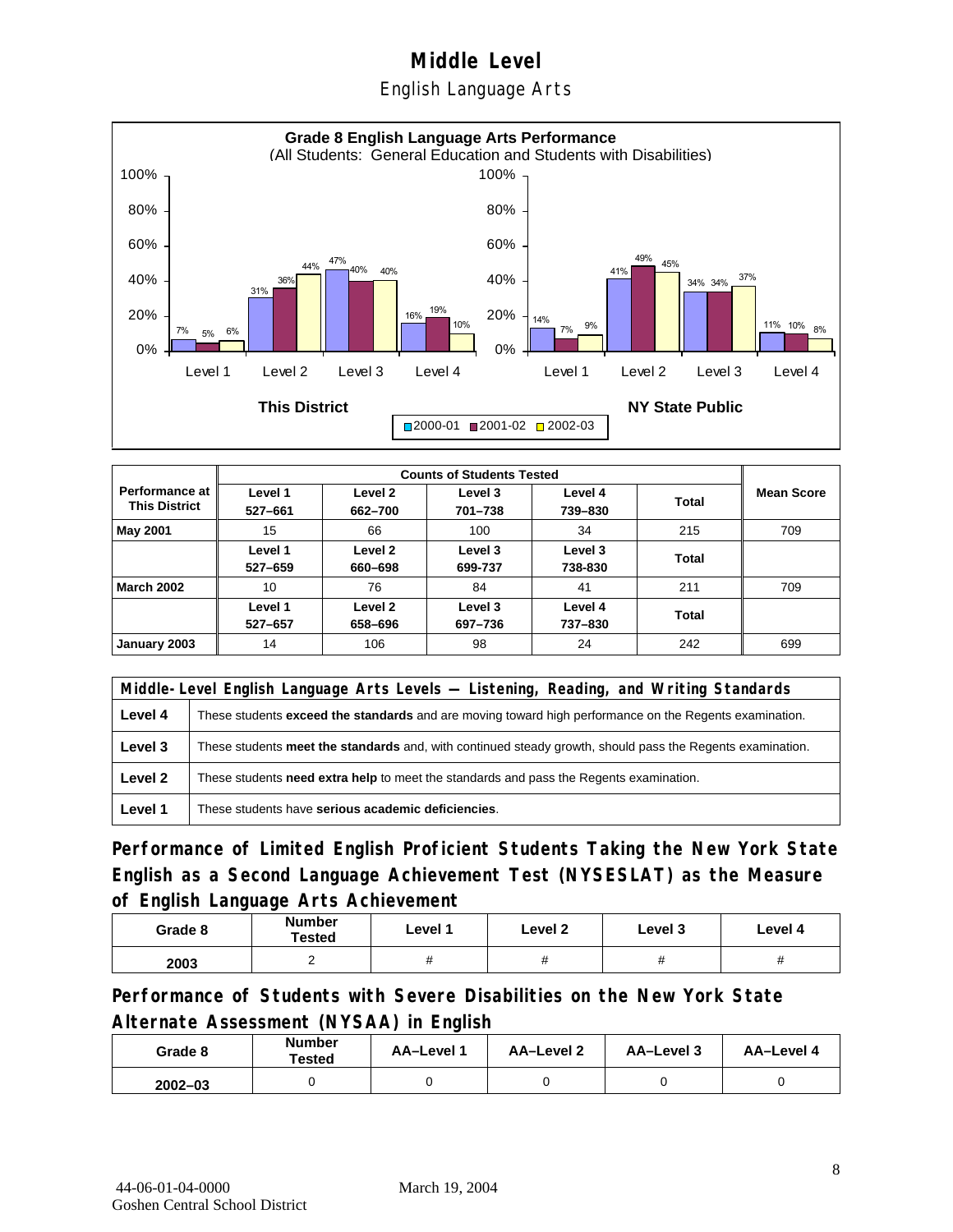#### Mathematics



| Performance at<br><b>This District</b> | Level 1<br>517-680 | Level 2<br>681-715 | Level 3<br>716-759 | Level 4<br>760-882 | <b>Total</b> | <b>Mean Score</b> |
|----------------------------------------|--------------------|--------------------|--------------------|--------------------|--------------|-------------------|
| <b>May 2001</b>                        | 46                 | 79                 | 76                 | 12                 | 213          | 706               |
| May 2002                               | 23                 | 48                 | 108                | 39                 | 218          | 726               |
| May 2003                               | 23                 | 63                 | 131                | 25                 | 242          | 722               |

|         | Middle-Level Mathematics Levels — Knowledge, Reasoning, and Problem-Solving Standards                         |  |  |  |  |
|---------|---------------------------------------------------------------------------------------------------------------|--|--|--|--|
| Level 4 | These students <b>exceed the standards</b> and are moving toward high performance on the Regents examination. |  |  |  |  |
| Level 3 | These students meet the standards and, with continued steady growth, should pass the Regents examination.     |  |  |  |  |
| Level 2 | These students <b>need extra help</b> to meet the standards and pass the Regents examination.                 |  |  |  |  |
| Level 1 | These students have serious academic deficiencies.                                                            |  |  |  |  |

#### **Performance of Students with Severe Disabilities on the New York State Alternate Assessment (NYSAA) in Mathematics**

| <b>Middle Level</b> | <b>Number</b><br>Tested | <b>AA-Level</b> | AA-Level 2 | AA-Level 3 | AA-Level 4 |
|---------------------|-------------------------|-----------------|------------|------------|------------|
| $2002 - 03$         |                         |                 |            |            |            |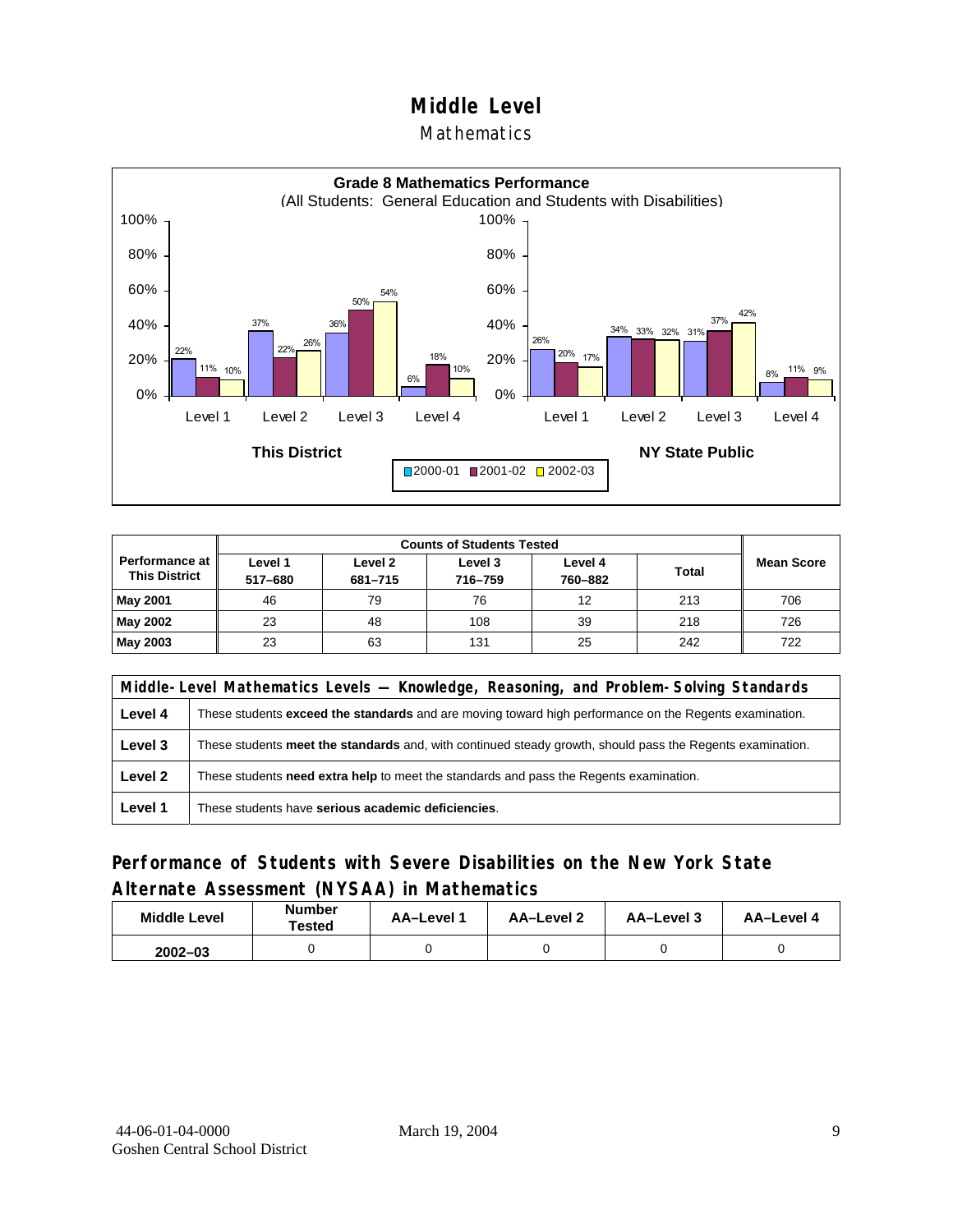#### **Science**



| <b>Performance at This District</b> |                             |         |         |         |         |       |                   |
|-------------------------------------|-----------------------------|---------|---------|---------|---------|-------|-------------------|
|                                     |                             | Level 1 | Level 2 | Level 3 | Level 4 | Total | <b>Mean Score</b> |
| <b>June 2002</b>                    | <b>Middle-Level Science</b> |         | 14      | 82      | 114     | 212   | 83                |
|                                     | <b>Regents Science</b>      |         |         |         |         |       |                   |
| January/                            | <b>Middle-Level Science</b> |         | 21      | 100     | 104     | 230   | 80                |
|                                     | June 2003   Regents Science |         |         |         |         |       |                   |

|         | Middle-Level Science Levels - Knowledge, Reasoning, and Problem-Solving Standards*                                                                                                             |  |  |  |  |  |  |  |  |
|---------|------------------------------------------------------------------------------------------------------------------------------------------------------------------------------------------------|--|--|--|--|--|--|--|--|
| Level 4 | These students exceed the standards on the middle-level science test and are moving toward high performance<br>on the Regents examinations or score 85-100 on a Regents science examination.   |  |  |  |  |  |  |  |  |
| Level 3 | These students meet the standards on the middle-level science test and, with continued steady growth, should<br>pass the Regents examinations or score 65-84 on a Regents science examination. |  |  |  |  |  |  |  |  |
| Level 2 | These students need extra help to meet the standards for middle-level science and to pass the Regents<br>examinations or score 55–64 on a Regents science examination.                         |  |  |  |  |  |  |  |  |
| Level 1 | These students have serious academic deficiencies as evidenced in the middle-level science test or score 0–54<br>on a Regents science examination.                                             |  |  |  |  |  |  |  |  |

\*Students may demonstrate proficiency in middle-level science by scoring at Level 3 or above on the middle-level science test or by scoring 65 or above on a Regents examination in science.

#### **Performance of Students with Severe Disabilities on the New York State Alternate Assessment (NYSAA) in Science**

| Middle-Level | Number<br>Tested | <b>AA-Level 1</b> | AA-Level 2 | AA-Level 3 | AA-Level 4 |  |
|--------------|------------------|-------------------|------------|------------|------------|--|
| $2002 - 03$  |                  |                   |            |            |            |  |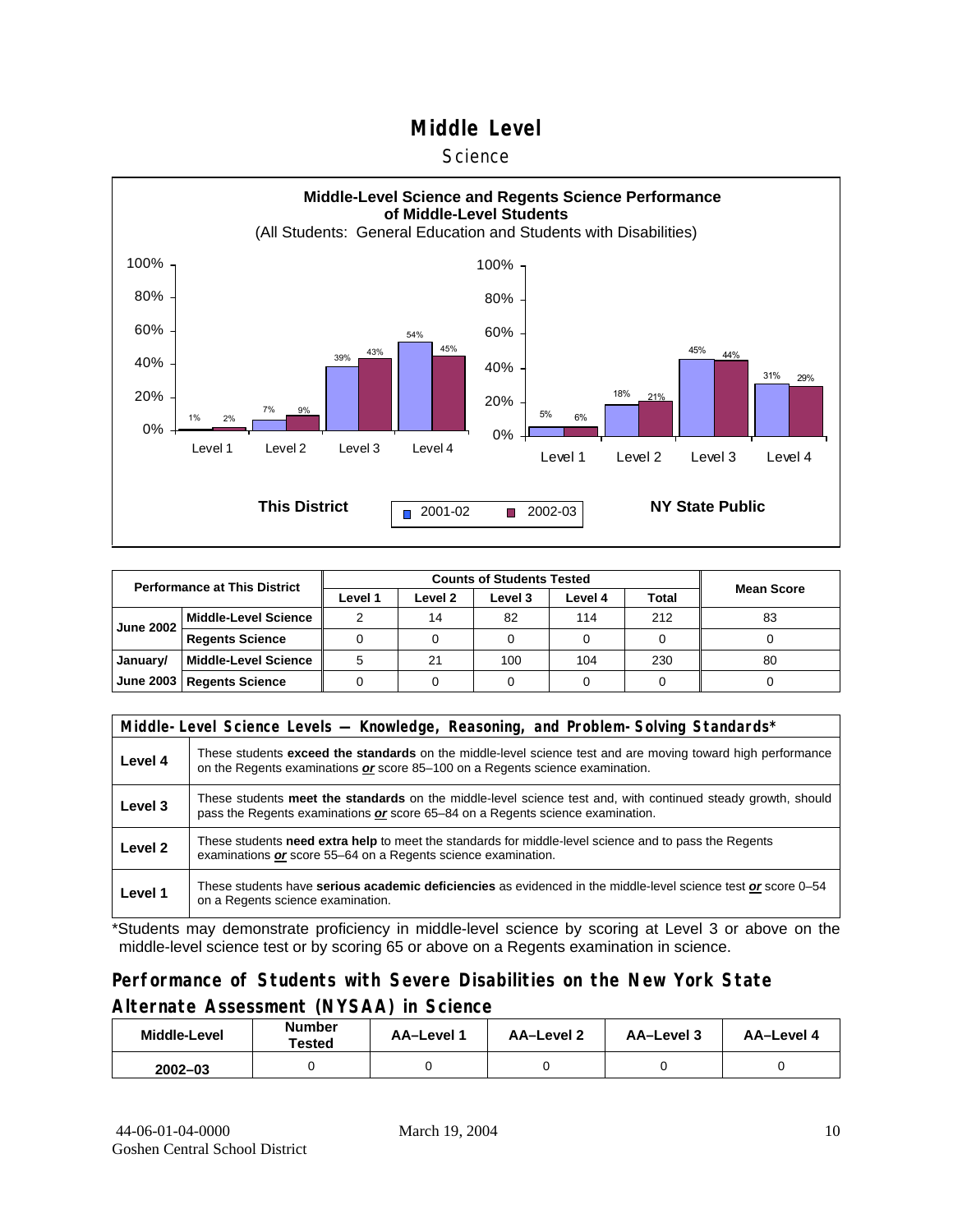## **High School English Achievement after Four Years of Instruction**

 The graph and table below present performance of the 1997, 1998, and 1999 cohort members, four years after entering grade 9, in meeting the graduation assessment requirement in English. A score of 65 or above on the Regents comprehensive examination in English is considered passing. Only the highest score of each student is counted, regardless of how many times the student took the examination. In the graph, students passing approved alternatives to this examination are counted as scoring in the 65 to 84 range. RCT results are not included in the graph. In the first table, the numbers of students who met the graduation requirement by passing an approved alternative are listed separately. The second table shows the competency test performance of students with disabilities eligible for the safety net who did not score 55 or above on a Regents examination or approved alternative. Students who score 55 to 64 on the Regents examination in comprehensive English may be given credit towards a local high school diploma if allowed by the district board of education. The data in these tables and chart show the performance of the cohorts as of June  $30<sup>th</sup>$  of the fourth year after first entering grade 9. Data for the 1999 cohort include all students in cohorts in the district's schools, students continuously enrolled in the district who transferred between schools within the district, and students placed outside the district but who are the reporting responsibility of the district. Data for the 1998 cohort include all students in cohorts in the district's schools.



|             | English Graduation Requirement Achievement after Four Years of High School*                                                                                                                                                                                               |  |    |     |    |  |  |  |  |  |  |  |
|-------------|---------------------------------------------------------------------------------------------------------------------------------------------------------------------------------------------------------------------------------------------------------------------------|--|----|-----|----|--|--|--|--|--|--|--|
|             | <b>Cohort Members</b><br>Approved<br><b>Highest Score</b><br><b>Highest Score</b><br><b>Highest Score</b><br><b>Highest Score</b><br>Between 55 and 64<br><b>Alternative Credit</b><br>Between 85 and 100<br>Between 0 and 54<br>Between 65 and 84<br><b>All Students</b> |  |    |     |    |  |  |  |  |  |  |  |
| 1997 Cohort | 149                                                                                                                                                                                                                                                                       |  | 24 | 85  | 33 |  |  |  |  |  |  |  |
| 1998 Cohort | 179                                                                                                                                                                                                                                                                       |  |    | 108 | 54 |  |  |  |  |  |  |  |
| 1999 Cohort | 174                                                                                                                                                                                                                                                                       |  |    |     |    |  |  |  |  |  |  |  |

\*Assessments used to determine counts in this table include the Regents examination in comprehensive English, the component retest in English, and approved alternatives.

| Performance of Students Who Took the Regents<br><b>Competency Tests in Reading and Writing to Meet the</b><br><b>Graduation Requirement*</b> |  |  |  |  |  |  |  |  |
|----------------------------------------------------------------------------------------------------------------------------------------------|--|--|--|--|--|--|--|--|
| <b>Failed RCT in Reading</b><br><b>Passed the RCTs</b><br>and/or Writing                                                                     |  |  |  |  |  |  |  |  |
| 1997 Cohort                                                                                                                                  |  |  |  |  |  |  |  |  |
| 1998 Cohort                                                                                                                                  |  |  |  |  |  |  |  |  |
| 1999 Cohort                                                                                                                                  |  |  |  |  |  |  |  |  |

\*Includes only students eligible for the safety net who did not score 55 or higher on the Regents examination or an approved alternative.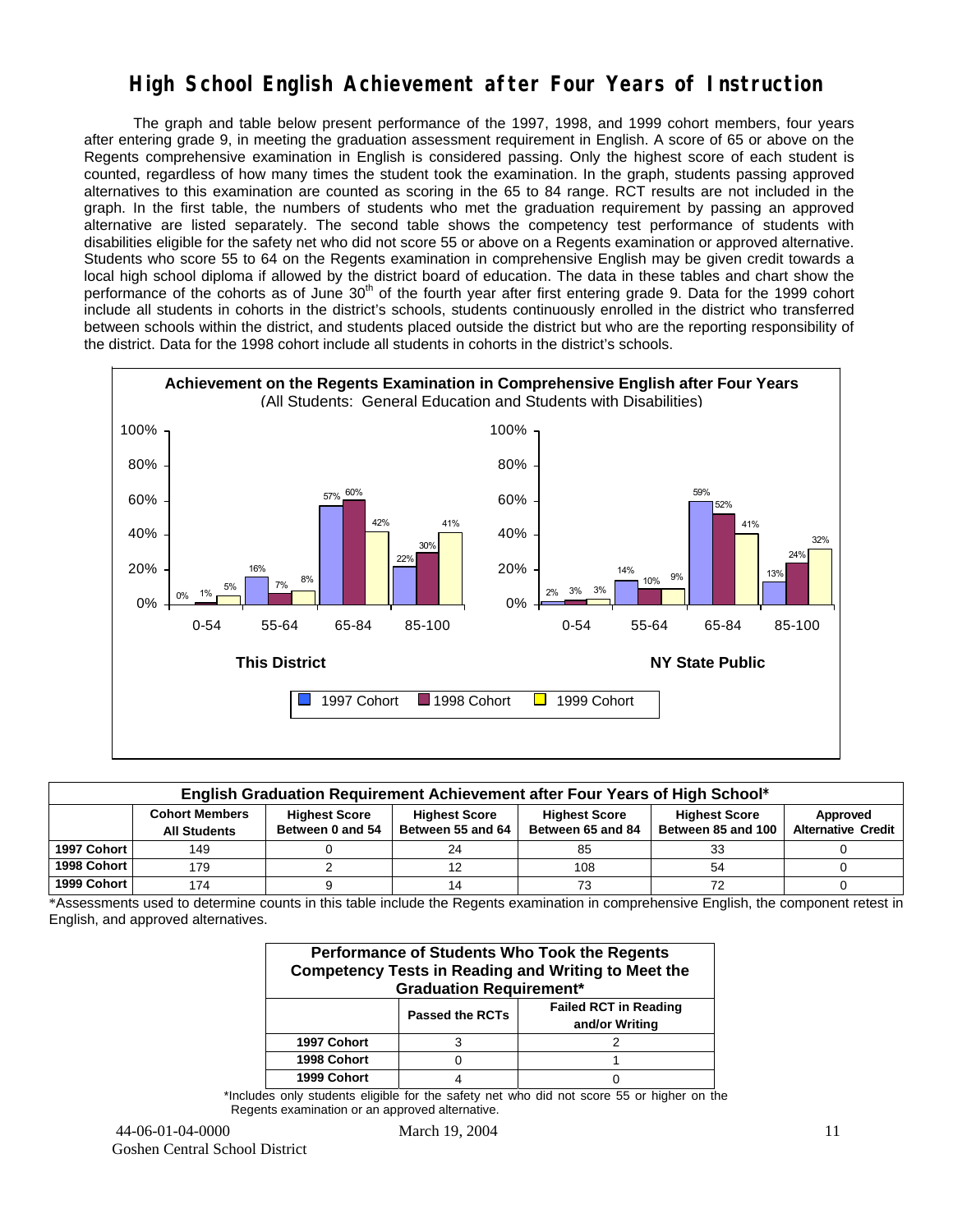## **High School Mathematics Achievement after Four Years of Instruction**

 The graph and table below present performance of the 1997, 1998, and 1999 cohort members, four years after entering grade 9, in meeting the graduation assessment requirement in mathematics. A score of 65 or above on a Regents examination in mathematics is considered passing. Only the highest score of each student is counted, regardless of how many times the student took the examination. In the graph, students passing approved alternatives to these examinations are counted as scoring in the 65 to 84 range. RCT results are not included in the graph. In the first table, the numbers of students who met the graduation requirement by passing an approved alternative are listed separately. The second table shows the competency test performance of students with disabilities eligible for the safety net who did not score 55 or above on a Regents examination or approved alternative. Students who score 55 to 64 on a Regents examination in mathematics may be given credit towards a local high school diploma if allowed by the district board of education. The data in these tables and chart show the performance of the cohorts as of June 30<sup>th</sup> of the fourth year after first entering grade 9. Data for the 1999 cohort include all students in cohorts in the district's schools, students continuously enrolled in the district who transferred between schools within the district, and students placed outside the district but who are the reporting responsibility of the district. Data for the 1998 cohort include all students in cohorts in the district's schools.



| Mathematics Graduation Requirement Achievement after Four Years of High School* |                                                                                                                                   |  |                                    |                   |                    |                           |  |  |  |  |  |
|---------------------------------------------------------------------------------|-----------------------------------------------------------------------------------------------------------------------------------|--|------------------------------------|-------------------|--------------------|---------------------------|--|--|--|--|--|
|                                                                                 | <b>Highest Score</b><br><b>Highest Score</b><br><b>Highest Score</b><br>Approved<br><b>Cohort Members</b><br><b>Highest Score</b> |  |                                    |                   |                    |                           |  |  |  |  |  |
|                                                                                 | <b>All Students</b>                                                                                                               |  | Between 0 and 54 Between 55 and 64 | Between 65 and 84 | Between 85 and 100 | <b>Alternative Credit</b> |  |  |  |  |  |
| 1997 Cohort                                                                     | 149                                                                                                                               |  |                                    | 66                | 58                 |                           |  |  |  |  |  |
| 1998 Cohort                                                                     | 179                                                                                                                               |  | 18                                 | 81                | 62                 |                           |  |  |  |  |  |
| 1999 Cohort                                                                     | 174                                                                                                                               |  | 19                                 | 89                | 54                 |                           |  |  |  |  |  |

\*Assessments used to determine counts in this table include a Regents examination in mathematics, the component retest in mathematics, and approved alternatives.

| Performance of Students Who Took the Regents<br><b>Competency Test in Mathematics to Meet the</b><br><b>Graduation Requirement*</b> |    |  |  |  |  |  |  |  |
|-------------------------------------------------------------------------------------------------------------------------------------|----|--|--|--|--|--|--|--|
| <b>Failed at Least</b><br><b>Passed the RCT</b><br>One RCT                                                                          |    |  |  |  |  |  |  |  |
| 1997 Cohort                                                                                                                         | 13 |  |  |  |  |  |  |  |
| 1998 Cohort                                                                                                                         | 5  |  |  |  |  |  |  |  |
| 1999 Cohort                                                                                                                         |    |  |  |  |  |  |  |  |

\*Includes only students eligible for the safety net who did not score 55 or higher on the Regents examination or an approved alternative.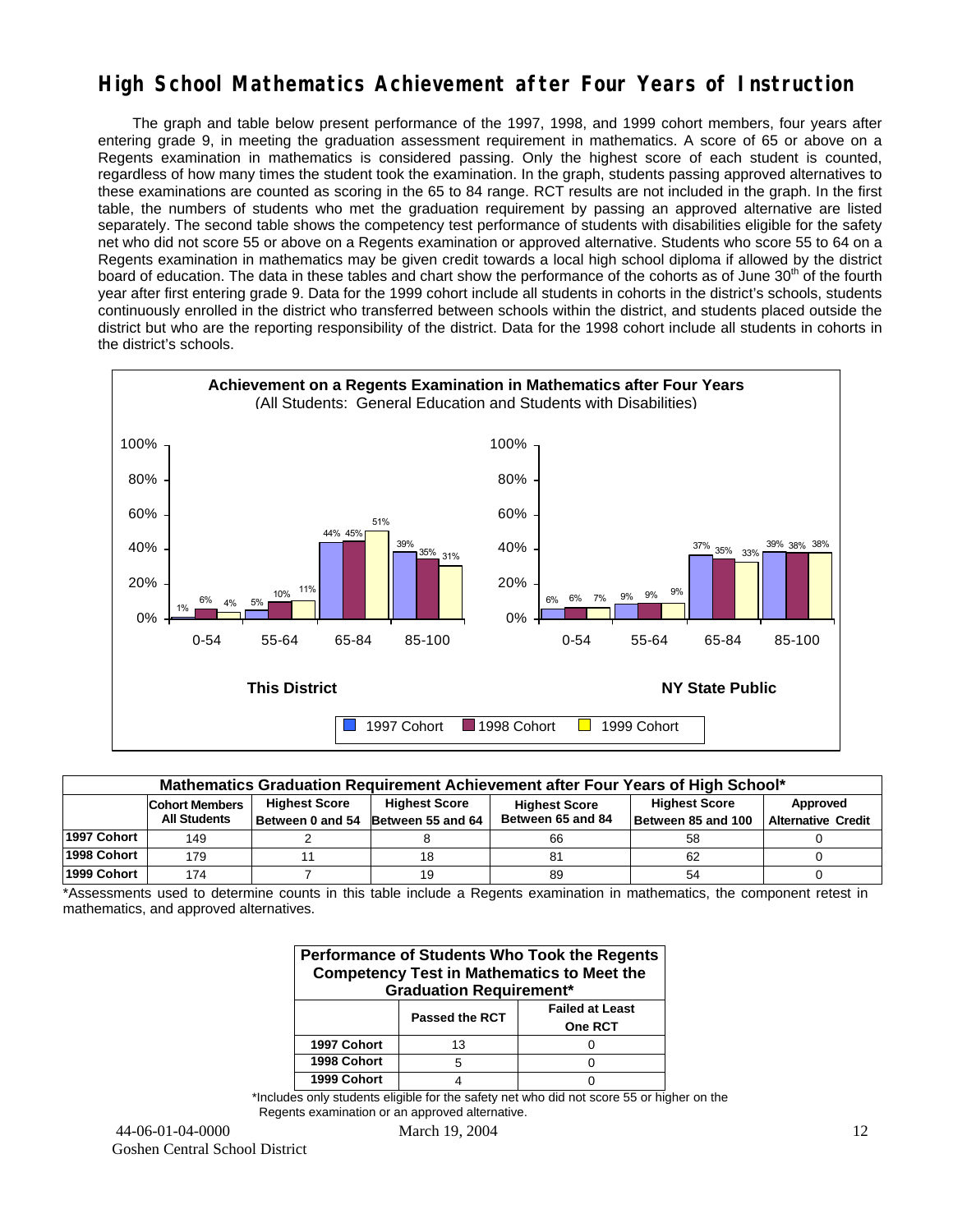## **Cohort Graduation Rates**

 Students were counted as graduates if they earned a local diploma with or without a Regents endorsement by August 31<sup>st</sup> of the fourth year after first entering grade 9. The graduation-rate cohort includes students who transferred to general education development (GED) programs. These students were not counted in the 1998 school accountability cohort for English and mathematics.



| <b>Cohort Graduation Rates</b> |                                  |                                |                                                                    |                            |  |  |  |  |  |
|--------------------------------|----------------------------------|--------------------------------|--------------------------------------------------------------------|----------------------------|--|--|--|--|--|
|                                | <b>Cohort</b><br>Members*<br>(a) | <b>Transfers to GED</b><br>(b) | <b>Graduation Rate</b><br><b>Cohort</b><br><b>Members</b><br>(a+b) | <b>Number</b><br>Graduated |  |  |  |  |  |
| 1998 Cohort                    | 169                              |                                | 171                                                                | 167                        |  |  |  |  |  |

\*Count as of August 31<sup>st</sup> of the fourth year after first entering grade 9.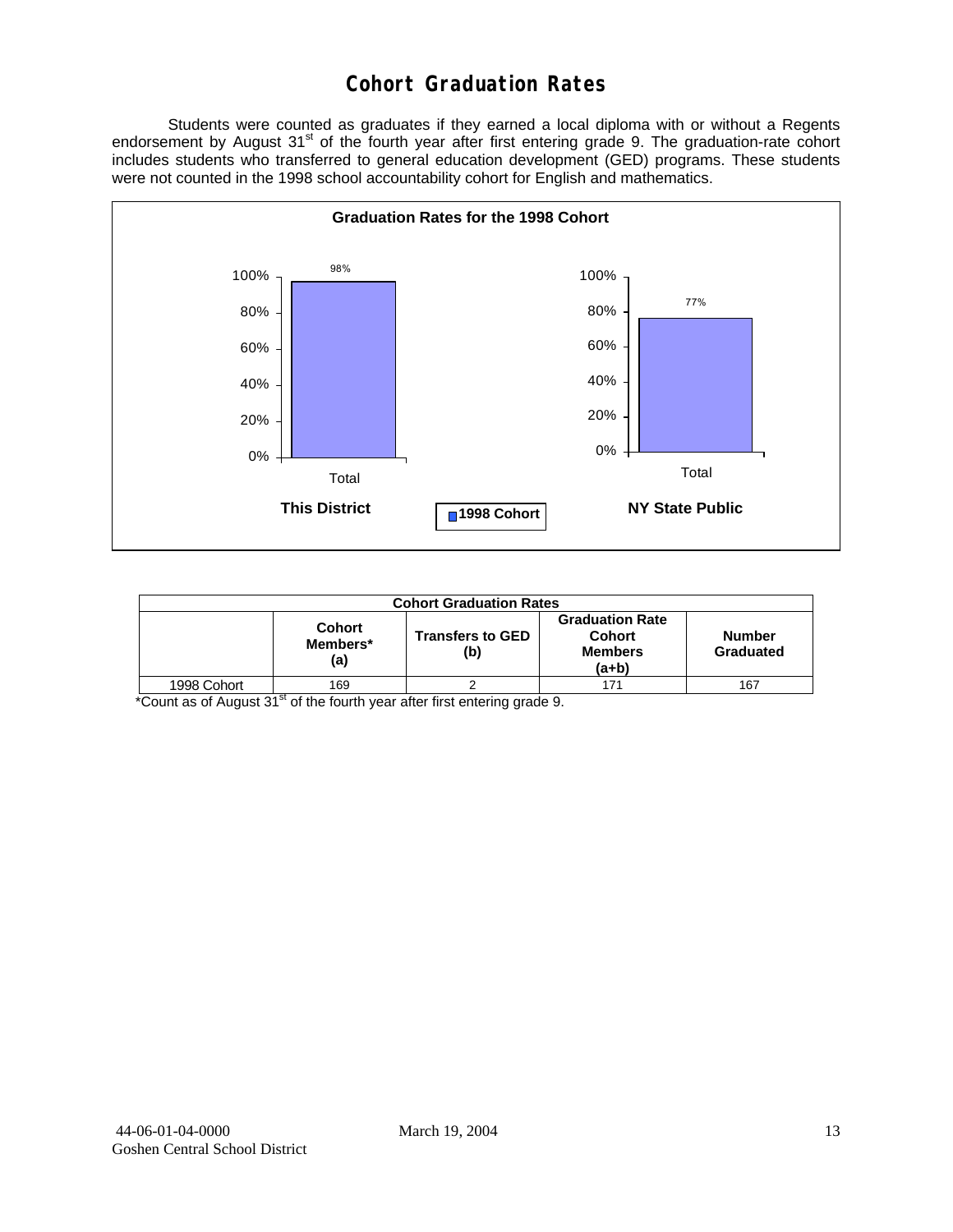# **Analysis of Student Subgroup Performance**

Historically, on State assessments the average performance of Black, Hispanic, and Native American students has been lower than that of White and Asian students. Similarly, students from lowincome families have not performed as well as those from higher income families. A high priority of the Board of Regents is to eliminate these gaps in student performance. In addition, Title I of the federal Elementary and Secondary Education Act includes explicit requirements "to ensure that students served by Title I are given the same opportunity to achieve to high standards and are held to the same high expectations as all students in each State."

This section of the district report card provides performance data for two years by racial/ethnic group, disability status, gender, English proficiency status, income level, and migrant status. The purpose of the student subgroup analyses is to determine if students who perform below the standards in any school tend to fall into particular groups, such as minority students, limited English proficient students, or economically disadvantaged students. If these analyses provide evidence that students in one of the groups achieve at a lower level than other students, the district should examine the reasons for this lower performance and make necessary changes in curriculum, instruction, and student support services to remedy these performance gaps. If your district did not report data for the 2002-03 school year for a subject and grade, a table showing data for subgroups in that subject and grade will not be included in the *Analysis*.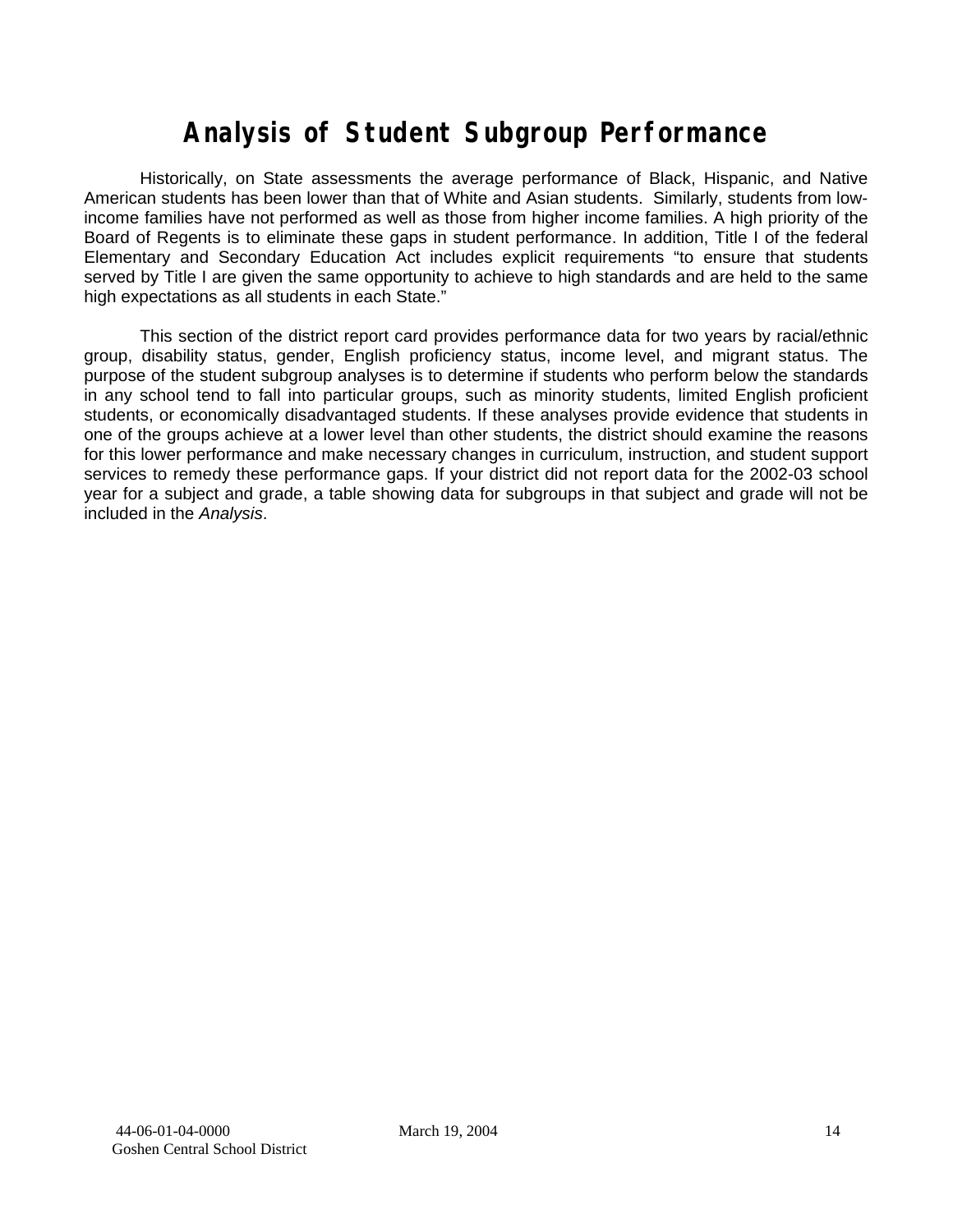## English Language Arts

|                                              |                                                                                    |             | ັ<br>$2001 - 02$ |               |                                                                   | 2002-03 |         |       |  |
|----------------------------------------------|------------------------------------------------------------------------------------|-------------|------------------|---------------|-------------------------------------------------------------------|---------|---------|-------|--|
| <b>Student Subgroup</b>                      | <b>Percentages of Tested</b><br><b>Students Scoring at Levels</b><br><b>Tested</b> |             |                  | <b>Tested</b> | <b>Percentages of Tested</b><br><b>Students Scoring at Levels</b> |         |         |       |  |
|                                              |                                                                                    | $2 - 4$     | $3 - 4$          | 4             |                                                                   | $2 - 4$ | $3 - 4$ | 4     |  |
| <b>Results by Race/Ethnicity</b>             |                                                                                    |             |                  |               |                                                                   |         |         |       |  |
| American Indian/Alaskan Native               | $\mathbf 0$                                                                        | 0%          | 0%               | 0%            | $\mathbf 0$                                                       | 0%      | 0%      | 0%    |  |
| <b>Black</b>                                 | 8                                                                                  | 88%         | 63%              | 13%           | 13                                                                | 100%    | 62%     | 15%   |  |
| Hispanic                                     | 19                                                                                 | 84%         | 47%              | 11%           | 18                                                                | 72%     | 50%     | 6%    |  |
| Asian or Pacific Islander                    | 5                                                                                  | 100%        | 100%             | 60%           | 6                                                                 | 100%    | 100%    | 50%   |  |
| White                                        | 172                                                                                | 96%         | 70%              | 23%           | 194                                                               | 96%     | 71%     | 25%   |  |
| Total                                        | 204                                                                                | 95%         | 69%              | 23%           | 231                                                               | 94%     | 69%     | 24%   |  |
| Small Group Totals (s)                       | $\Omega$                                                                           | 0%          | 0%               | 0%            | $\Omega$                                                          | 0%      | 0%      | 0%    |  |
| <b>Results by Disability Status</b>          |                                                                                    |             |                  |               |                                                                   |         |         |       |  |
| General-education students                   | 186                                                                                | 97%         | 74%              | 25%           | 211                                                               | 98%     | 74%     | 26%   |  |
| Students with disabilities                   | 18                                                                                 | 67%         | 11%              | 0%            | 20                                                                | 60%     | 15%     | $0\%$ |  |
| Total                                        | 204                                                                                | 95%         | 69%              | 23%           | 231                                                               | 94%     | 69%     | 24%   |  |
| <b>Results by Gender</b>                     |                                                                                    |             |                  |               |                                                                   |         |         |       |  |
| Female                                       | 107                                                                                | 93%         | 75%              | 26%           | 105                                                               | 98%     | 79%     | 29%   |  |
| Male                                         | 97                                                                                 | 97%         | 62%              | 19%           | 126                                                               | 91%     | 61%     | 20%   |  |
| Total                                        | 204                                                                                | 95%         | 69%              | 23%           | 231                                                               | 94%     | 69%     | 24%   |  |
| <b>Results by English Proficiency Status</b> |                                                                                    |             |                  |               |                                                                   |         |         |       |  |
| English proficient                           | 202                                                                                | $\mathbf s$ | s                | s             | 226                                                               | 96%     | 71%     | 24%   |  |
| Limited English proficient                   | 2                                                                                  | s           | $\mathbf s$      | s             | 5                                                                 | 40%     | 0%      | 0%    |  |
| Total                                        | 204                                                                                | 95%         | 69%              | 23%           | 231                                                               | 94%     | 69%     | 24%   |  |
| <b>Results by Income Level</b>               |                                                                                    |             |                  |               |                                                                   |         |         |       |  |
| Economically disadvantaged                   | 22                                                                                 | 86%         | 41%              | 0%            | 20                                                                | 70%     | 45%     | 5%    |  |
| Not disadvantaged                            | 182                                                                                | 96%         | 72%              | 25%           | 211                                                               | 97%     | 72%     | 26%   |  |
| Total                                        | 204                                                                                | 95%         | 69%              | 23%           | 231                                                               | 94%     | 69%     | 24%   |  |
| <b>Results by Migrant Status</b>             |                                                                                    |             |                  |               |                                                                   |         |         |       |  |
| Migrant family                               | $\overline{2}$                                                                     | s           | s                | s             | $\overline{2}$                                                    | s       | s       | s     |  |
| Not migrant family                           | 202                                                                                | s           | s                | s             | 229                                                               | s       | s       | s     |  |
| Total                                        | 204                                                                                | 95%         | 69%              | 23%           | 231                                                               | 94%     | 69%     | 24%   |  |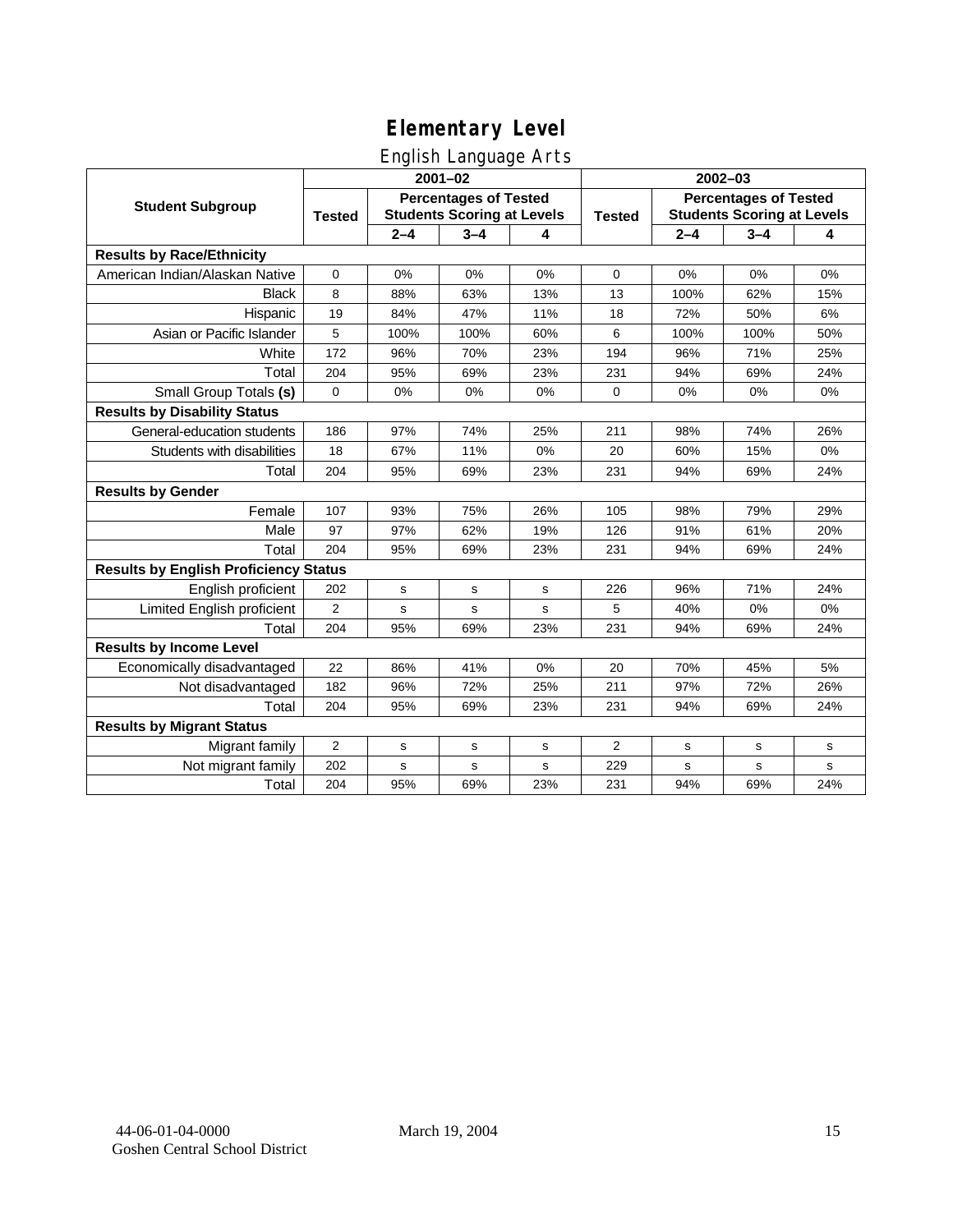#### Mathematics

|                                              | $2001 - 02$                                                                        |             |             |               | $2002 - 03$                                                       |         |         |     |
|----------------------------------------------|------------------------------------------------------------------------------------|-------------|-------------|---------------|-------------------------------------------------------------------|---------|---------|-----|
| <b>Student Subgroup</b>                      | <b>Percentages of Tested</b><br><b>Students Scoring at Levels</b><br><b>Tested</b> |             |             | <b>Tested</b> | <b>Percentages of Tested</b><br><b>Students Scoring at Levels</b> |         |         |     |
|                                              |                                                                                    | $2 - 4$     | $3 - 4$     | 4             |                                                                   | $2 - 4$ | $3 - 4$ | 4   |
| <b>Results by Race/Ethnicity</b>             |                                                                                    |             |             |               |                                                                   |         |         |     |
| American Indian/Alaskan Native               | $\Omega$                                                                           | 0%          | 0%          | 0%            | $\Omega$                                                          | 0%      | 0%      | 0%  |
| <b>Black</b>                                 | 8                                                                                  | 88%         | 50%         | 0%            | 14                                                                | 100%    | 79%     | 29% |
| Hispanic                                     | 19                                                                                 | 95%         | 68%         | 16%           | 17                                                                | 88%     | 71%     | 18% |
| Asian or Pacific Islander                    | 5                                                                                  | 100%        | 100%        | 60%           | 6                                                                 | 100%    | 100%    | 33% |
| White                                        | 176                                                                                | 98%         | 79%         | 23%           | 194                                                               | 97%     | 84%     | 27% |
| Total                                        | 208                                                                                | 97%         | 77%         | 22%           | 231                                                               | 97%     | 83%     | 26% |
| Small Group Totals (s)                       | 0                                                                                  | 0%          | 0%          | 0%            | $\Omega$                                                          | 0%      | 0%      | 0%  |
| <b>Results by Disability Status</b>          |                                                                                    |             |             |               |                                                                   |         |         |     |
| General-education students                   | 191                                                                                | 98%         | 81%         | 24%           | 211                                                               | 100%    | 87%     | 29% |
| Students with disabilities                   | 17                                                                                 | 88%         | 35%         | 0%            | 20                                                                | 70%     | 40%     | 0%  |
| Total                                        | 208                                                                                | 97%         | 77%         | 22%           | 231                                                               | 97%     | 83%     | 26% |
| <b>Results by Gender</b>                     |                                                                                    |             |             |               |                                                                   |         |         |     |
| Female                                       | 110                                                                                | 96%         | 78%         | 19%           | 105                                                               | 99%     | 83%     | 29% |
| Male                                         | 98                                                                                 | 98%         | 77%         | 26%           | 126                                                               | 95%     | 83%     | 25% |
| Total                                        | 208                                                                                | 97%         | 77%         | 22%           | 231                                                               | 97%     | 83%     | 26% |
| <b>Results by English Proficiency Status</b> |                                                                                    |             |             |               |                                                                   |         |         |     |
| English proficient                           | 205                                                                                | $\mathbf s$ | s           | s             | 226                                                               | 97%     | 83%     | 27% |
| Limited English proficient                   | 3                                                                                  | s           | s           | s             | 5                                                                 | 80%     | 80%     | 0%  |
| Total                                        | 208                                                                                | 97%         | 77%         | 22%           | 231                                                               | 97%     | 83%     | 26% |
| <b>Results by Income Level</b>               |                                                                                    |             |             |               |                                                                   |         |         |     |
| Economically disadvantaged                   | 22                                                                                 | 95%         | 68%         | 9%            | 21                                                                | 95%     | 67%     | 5%  |
| Not disadvantaged                            | 186                                                                                | 97%         | 78%         | 24%           | 210                                                               | 97%     | 85%     | 29% |
| Total                                        | 208                                                                                | 97%         | 77%         | 22%           | 231                                                               | 97%     | 83%     | 26% |
| <b>Results by Migrant Status</b>             |                                                                                    |             |             |               |                                                                   |         |         |     |
| Migrant family                               | $\overline{2}$                                                                     | s           | s           | s             | 1                                                                 | s       | s       | s   |
| Not migrant family                           | 206                                                                                | s           | $\mathbf s$ | s             | 230                                                               | s       | s       | s   |
| Total                                        | 208                                                                                | 97%         | 77%         | 22%           | 231                                                               | 97%     | 83%     | 26% |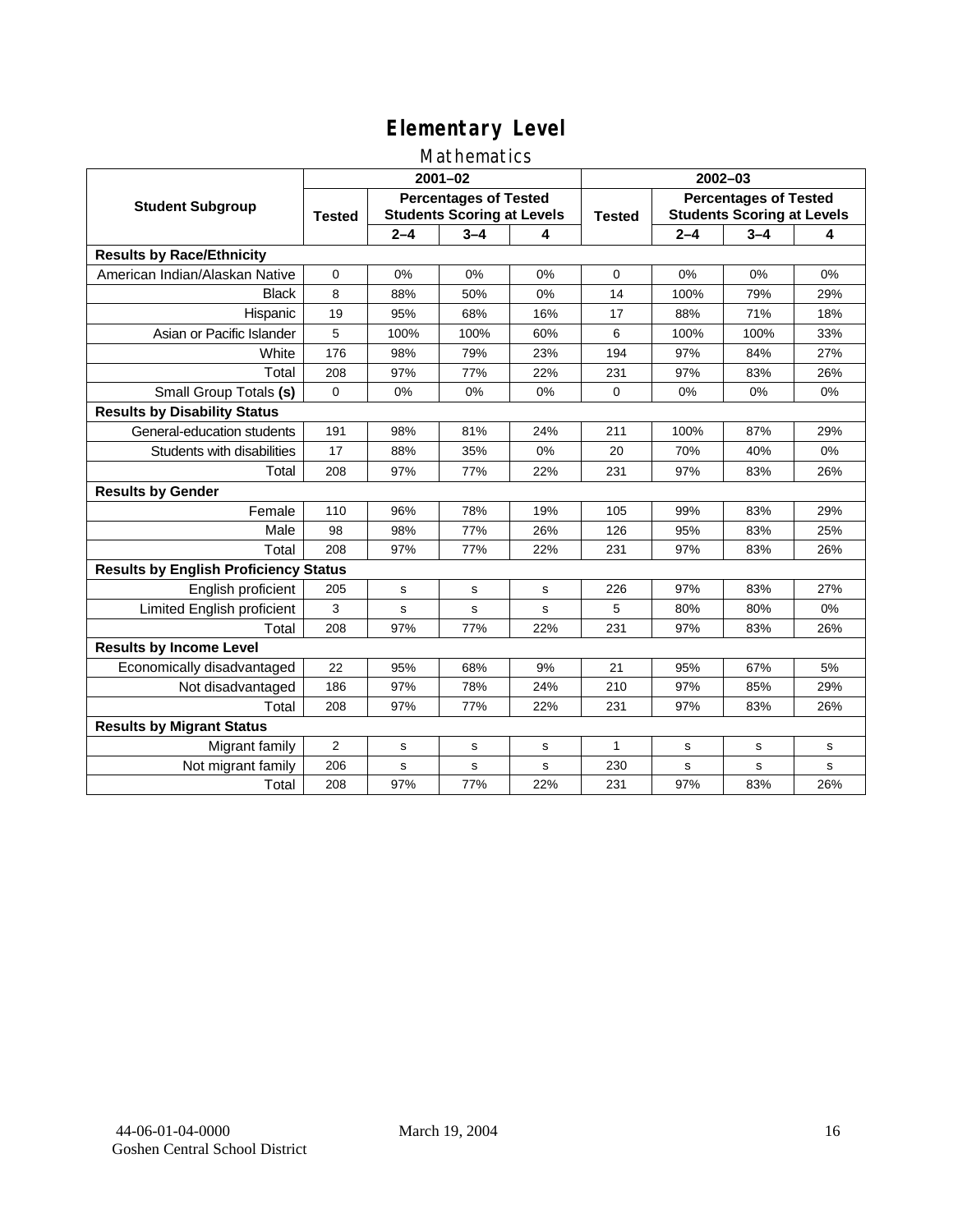#### Science Multiple-Choice

|                                              | $2001 - 02$   |                                                                                              | 2002-03       |                                                                                              |  |  |
|----------------------------------------------|---------------|----------------------------------------------------------------------------------------------|---------------|----------------------------------------------------------------------------------------------|--|--|
| <b>Student Subgroup</b>                      | <b>Tested</b> | <b>Percentages of</b><br><b>Tested</b><br><b>Students</b><br><b>Scoring above</b><br>the SDL | <b>Tested</b> | <b>Percentages of</b><br><b>Tested</b><br><b>Students</b><br><b>Scoring above</b><br>the SDL |  |  |
| <b>Results by Race/Ethnicity</b>             |               |                                                                                              |               |                                                                                              |  |  |
| American Indian/Alaskan Native               | 0             | 0%                                                                                           | 0             | 0%                                                                                           |  |  |
| <b>Black</b>                                 | 8             | 63%                                                                                          | 14            | 79%                                                                                          |  |  |
| Hispanic                                     | 19            | 79%                                                                                          | 15            | 53%                                                                                          |  |  |
| Asian or Pacific Islander                    | 5             | 100%                                                                                         | 6             | 100%                                                                                         |  |  |
| White                                        | 177           | 85%                                                                                          | 194           | 83%                                                                                          |  |  |
| Total                                        | 209           | 84%                                                                                          | 229           | 81%                                                                                          |  |  |
| Small Group Totals (s)                       | $\mathbf 0$   | 0%                                                                                           | $\mathbf 0$   | 0%                                                                                           |  |  |
| <b>Results by Disability Status</b>          |               |                                                                                              |               |                                                                                              |  |  |
| General-education students                   | 191           | 86%                                                                                          | 212           | 85%                                                                                          |  |  |
| Students with disabilities                   | 18            | 61%                                                                                          | 17            | 35%                                                                                          |  |  |
| Total                                        | 209           | 84%                                                                                          | 229           | 81%                                                                                          |  |  |
| <b>Results by Gender</b>                     |               |                                                                                              |               |                                                                                              |  |  |
| Female                                       | 111           | 83%                                                                                          | 105           | 84%                                                                                          |  |  |
| Male                                         | 98            | 86%                                                                                          | 124           | 79%                                                                                          |  |  |
| Total                                        | 209           | 84%                                                                                          | 229           | 81%                                                                                          |  |  |
| <b>Results by English Proficiency Status</b> |               |                                                                                              |               |                                                                                              |  |  |
| English proficient                           | 206           | s                                                                                            | 224           | 83%                                                                                          |  |  |
| Limited English proficient                   | 3             | s                                                                                            | 5             | 0%                                                                                           |  |  |
| Total                                        | 209           | 84%                                                                                          | 229           | 81%                                                                                          |  |  |
| <b>Results by Income Level</b>               |               |                                                                                              |               |                                                                                              |  |  |
| Economically disadvantaged                   | 23            | 61%                                                                                          | 20            | 55%                                                                                          |  |  |
| Not disadvantaged                            | 186           | 87%                                                                                          | 209           | 84%                                                                                          |  |  |
| Total                                        | 209           | 84%                                                                                          | 229           | 81%                                                                                          |  |  |
| <b>Results by Migrant Status</b>             |               |                                                                                              |               |                                                                                              |  |  |
| Migrant family                               | 2             | s                                                                                            | $\mathbf{1}$  | ${\tt s}$                                                                                    |  |  |
| Not migrant family                           | 207           | s                                                                                            | 228           | s                                                                                            |  |  |
| Total                                        | 209           | 84%                                                                                          | 229           | 81%                                                                                          |  |  |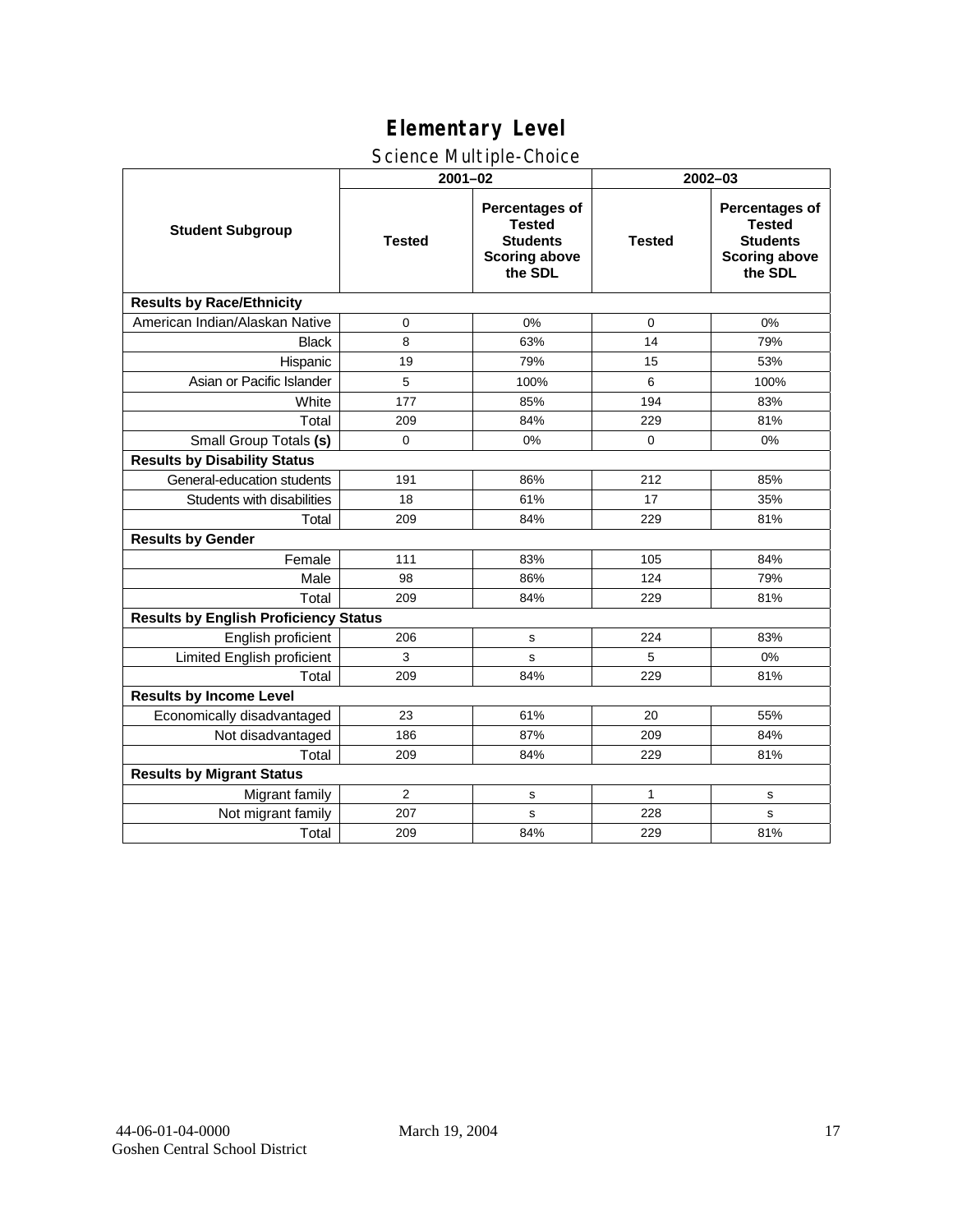## English Language Arts

|                                              | $2001 - 02$                                                                        |             |         |               | 2002-03                                                           |         |         |     |
|----------------------------------------------|------------------------------------------------------------------------------------|-------------|---------|---------------|-------------------------------------------------------------------|---------|---------|-----|
| <b>Student Subgroup</b>                      | <b>Percentages of Tested</b><br><b>Students Scoring at Levels</b><br><b>Tested</b> |             |         | <b>Tested</b> | <b>Percentages of Tested</b><br><b>Students Scoring at Levels</b> |         |         |     |
|                                              |                                                                                    | $2 - 4$     | $3 - 4$ | 4             |                                                                   | $2 - 4$ | $3 - 4$ | 4   |
| <b>Results by Race/Ethnicity</b>             |                                                                                    |             |         |               |                                                                   |         |         |     |
| American Indian/Alaskan Native               | $\mathbf{1}$                                                                       | $\mathbf s$ | s       | s             | $\mathbf 0$                                                       | 0%      | 0%      | 0%  |
| <b>Black</b>                                 | 15                                                                                 | s           | s       | s             | 10                                                                | 100%    | 50%     | 20% |
| Hispanic                                     | 18                                                                                 | 83%         | 39%     | 17%           | 21                                                                | 86%     | 24%     | 0%  |
| Asian or Pacific Islander                    | 3                                                                                  | s           | s       | s             | 5                                                                 | 100%    | 60%     | 0%  |
| White                                        | 174                                                                                | 98%         | 62%     | 21%           | 206                                                               | 95%     | 53%     | 11% |
| Total                                        | 211                                                                                | 95%         | 59%     | 19%           | 242                                                               | 94%     | 50%     | 10% |
| Small Group Totals (s)                       | 19                                                                                 | 84%         | 53%     | 5%            | $\Omega$                                                          | 0%      | 0%      | 0%  |
| <b>Results by Disability Status</b>          |                                                                                    |             |         |               |                                                                   |         |         |     |
| General-education students                   | 193                                                                                | 98%         | 64%     | 21%           | 212                                                               | 99%     | 57%     | 11% |
| Students with disabilities                   | 18                                                                                 | 67%         | 6%      | 0%            | 30                                                                | 60%     | 7%      | 0%  |
| Total                                        | 211                                                                                | 95%         | 59%     | 19%           | 242                                                               | 94%     | 50%     | 10% |
| <b>Results by Gender</b>                     |                                                                                    |             |         |               |                                                                   |         |         |     |
| Female                                       | 103                                                                                | 98%         | 68%     | 25%           | 119                                                               | 97%     | 60%     | 13% |
| Male                                         | 108                                                                                | 93%         | 51%     | 14%           | 123                                                               | 91%     | 41%     | 7%  |
| Total                                        | 211                                                                                | 95%         | 59%     | 19%           | 242                                                               | 94%     | 50%     | 10% |
| <b>Results by English Proficiency Status</b> |                                                                                    |             |         |               |                                                                   |         |         |     |
| English proficient                           | 211                                                                                | 95%         | 59%     | 19%           | 242                                                               | 94%     | 50%     | 10% |
| Limited English proficient                   | $\mathbf 0$                                                                        | 0%          | 0%      | 0%            | $\Omega$                                                          | 0%      | 0%      | 0%  |
| Total                                        | 211                                                                                | 95%         | 59%     | 19%           | 242                                                               | 94%     | 50%     | 10% |
| <b>Results by Income Level</b>               |                                                                                    |             |         |               |                                                                   |         |         |     |
| Economically disadvantaged                   | 21                                                                                 | 86%         | 33%     | 0%            | 28                                                                | 86%     | 11%     | 0%  |
| Not disadvantaged                            | 190                                                                                | 96%         | 62%     | 22%           | 214                                                               | 95%     | 56%     | 11% |
| Total                                        | 211                                                                                | 95%         | 59%     | 19%           | 242                                                               | 94%     | 50%     | 10% |
| <b>Results by Migrant Status</b>             |                                                                                    |             |         |               |                                                                   |         |         |     |
| Migrant family                               | 6                                                                                  | 67%         | 17%     | 0%            | 2                                                                 | s       | s       | s   |
| Not migrant family                           | 205                                                                                | 96%         | 60%     | 20%           | 240                                                               | s       | s       | s   |
| Total                                        | 211                                                                                | 95%         | 59%     | 19%           | 242                                                               | 94%     | 50%     | 10% |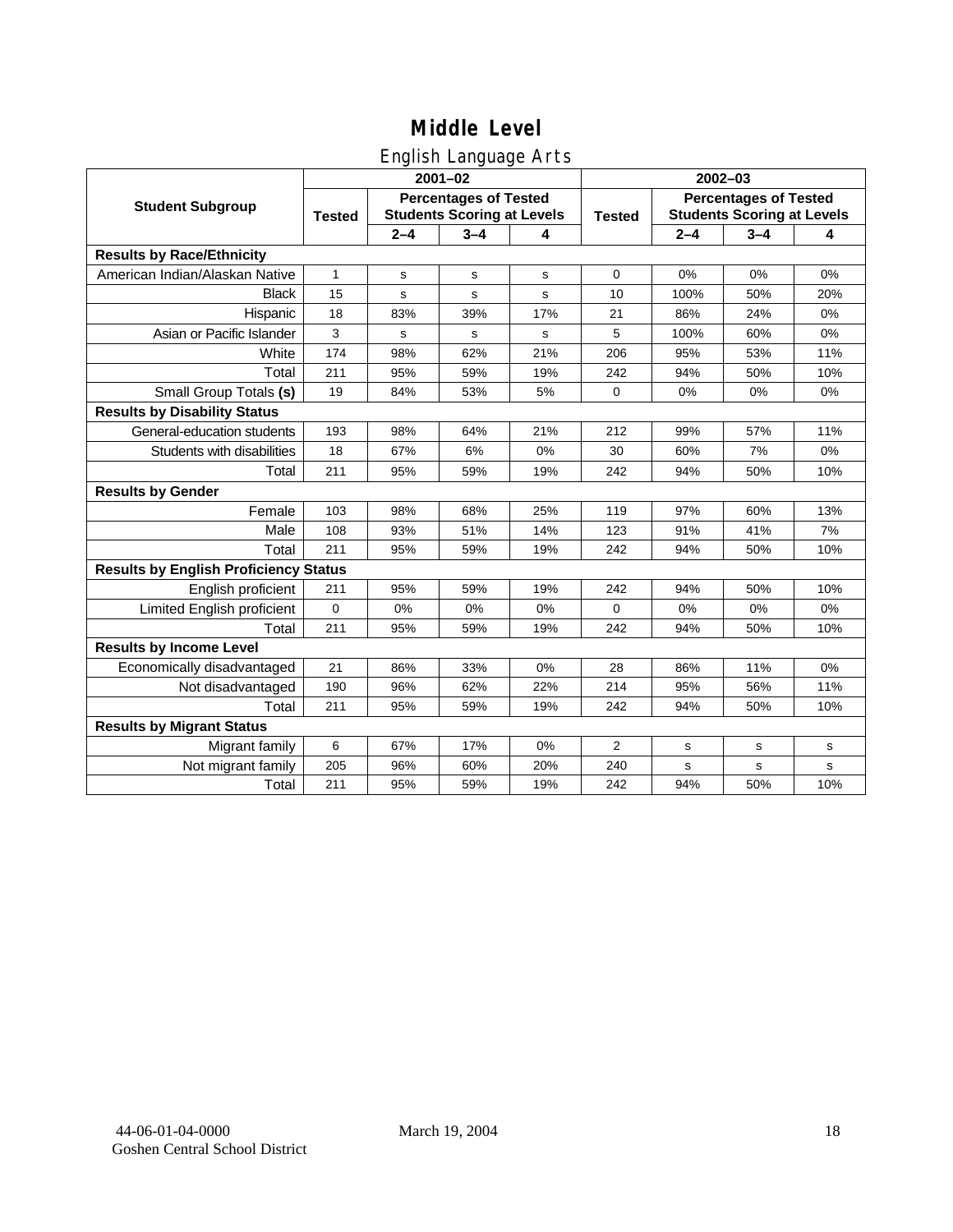#### Mathematics

|                                              |                |                                                                   | $2001 - 02$ |     | $2002 - 03$    |                                                                   |             |           |
|----------------------------------------------|----------------|-------------------------------------------------------------------|-------------|-----|----------------|-------------------------------------------------------------------|-------------|-----------|
| <b>Student Subgroup</b>                      | <b>Tested</b>  | <b>Percentages of Tested</b><br><b>Students Scoring at Levels</b> |             |     | <b>Tested</b>  | <b>Percentages of Tested</b><br><b>Students Scoring at Levels</b> |             |           |
|                                              |                | $2 - 4$                                                           | $3 - 4$     | 4   |                | $2 - 4$                                                           | $3 - 4$     | 4         |
| <b>Results by Race/Ethnicity</b>             |                |                                                                   |             |     |                |                                                                   |             |           |
| American Indian/Alaskan Native               | 1              | s                                                                 | s           | s   | $\Omega$       | 0%                                                                | 0%          | 0%        |
| <b>Black</b>                                 | 15             | 67%                                                               | 40%         | 0%  | 9              | 89%                                                               | 67%         | 0%        |
| Hispanic                                     | 19             | 68%                                                               | 47%         | 16% | 20             | 85%                                                               | 50%         | 5%        |
| Asian or Pacific Islander                    | 4              | s                                                                 | s           | s   | 5              | 100%                                                              | 60%         | 0%        |
| White                                        | 179            | 93%                                                               | 71%         | 19% | 208            | 91%                                                               | 66%         | 12%       |
| Total                                        | 218            | 89%                                                               | 67%         | 18% | 242            | 90%                                                               | 64%         | 10%       |
| Small Group Totals (s)                       | 5              | 100%                                                              | 100%        | 40% | $\Omega$       | 0%                                                                | 0%          | 0%        |
| <b>Results by Disability Status</b>          |                |                                                                   |             |     |                |                                                                   |             |           |
| General-education students                   | 199            | 92%                                                               | 71%         | 20% | 215            | 96%                                                               | 71%         | 12%       |
| Students with disabilities                   | 19             | 58%                                                               | 32%         | 0%  | 27             | 44%                                                               | 11%         | 0%        |
| Total                                        | 218            | 89%                                                               | 67%         | 18% | 242            | 90%                                                               | 64%         | 10%       |
| <b>Results by Gender</b>                     |                |                                                                   |             |     |                |                                                                   |             |           |
| Female                                       | 107            | 90%                                                               | 66%         | 20% | 119            | 95%                                                               | 72%         | 10%       |
| Male                                         | 111            | 89%                                                               | 68%         | 16% | 123            | 86%                                                               | 57%         | 11%       |
| Total                                        | 218            | 89%                                                               | 67%         | 18% | 242            | 90%                                                               | 64%         | 10%       |
| <b>Results by English Proficiency Status</b> |                |                                                                   |             |     |                |                                                                   |             |           |
| English proficient                           | 217            | $\mathbf s$                                                       | s           | s   | 240            | s                                                                 | s           | s         |
| Limited English proficient                   | 1              | s                                                                 | s           | s   | 2              | s                                                                 | $\mathbf s$ | s         |
| Total                                        | 218            | 89%                                                               | 67%         | 18% | 242            | 90%                                                               | 64%         | 10%       |
| <b>Results by Income Level</b>               |                |                                                                   |             |     |                |                                                                   |             |           |
| Economically disadvantaged                   | 23             | 87%                                                               | 48%         | 9%  | 28             | 68%                                                               | 36%         | 0%        |
| Not disadvantaged                            | 195            | 90%                                                               | 70%         | 19% | 214            | 93%                                                               | 68%         | 12%       |
| Total                                        | 218            | 89%                                                               | 67%         | 18% | 242            | 90%                                                               | 64%         | 10%       |
| <b>Results by Migrant Status</b>             |                |                                                                   |             |     |                |                                                                   |             |           |
| Migrant family                               | $\overline{7}$ | 57%                                                               | 43%         | 14% | $\overline{2}$ | s                                                                 | s           | ${\tt s}$ |
| Not migrant family                           | 211            | 91%                                                               | 68%         | 18% | 240            | s                                                                 | s           | s         |
| Total                                        | 218            | 89%                                                               | 67%         | 18% | 242            | 90%                                                               | 64%         | 10%       |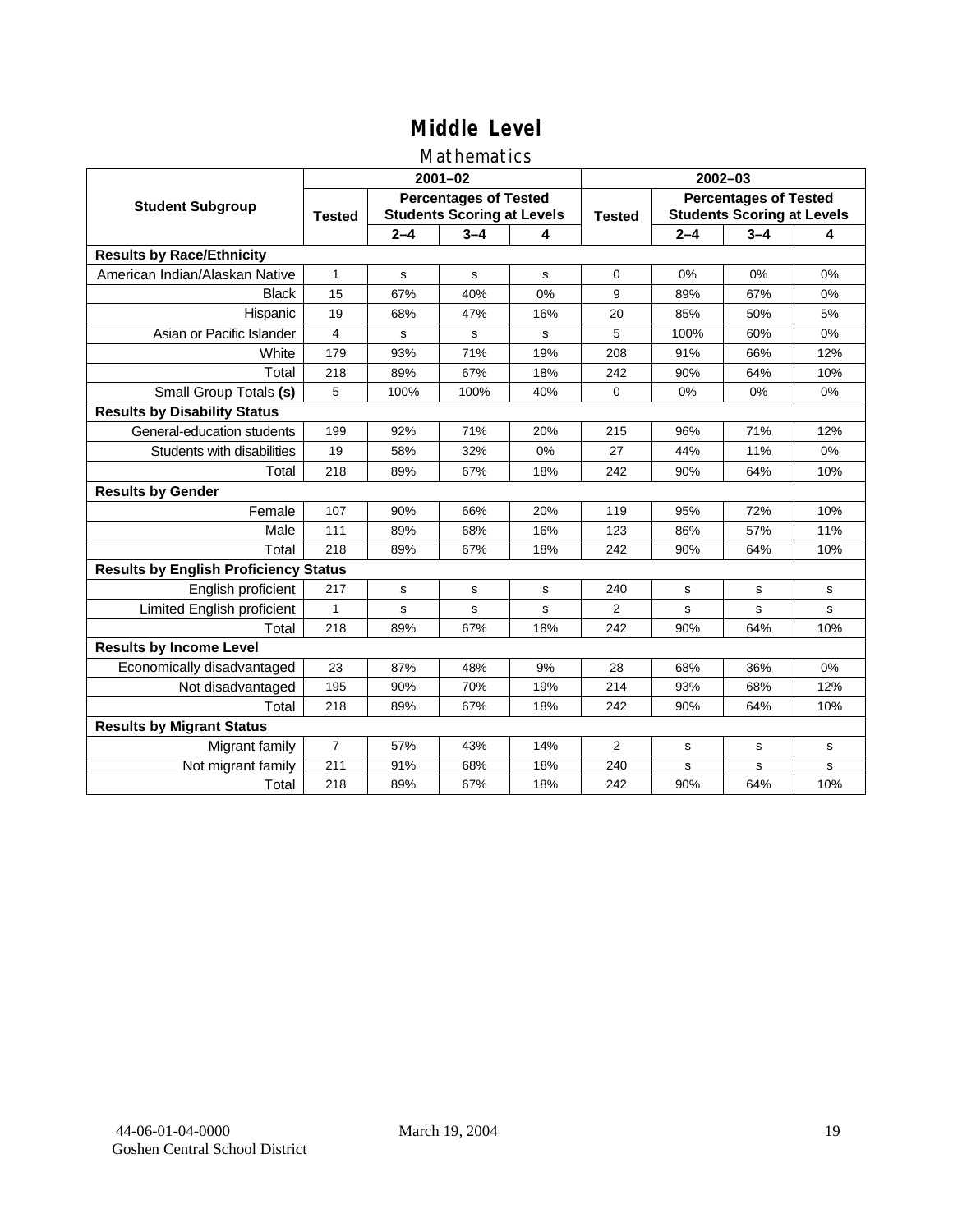#### **Science**

|                                              | $2001 - 02$     |         |                                                                   |           | $2002 - 03$    |                                                                   |         |     |  |
|----------------------------------------------|-----------------|---------|-------------------------------------------------------------------|-----------|----------------|-------------------------------------------------------------------|---------|-----|--|
| <b>Student Subgroup</b>                      | <b>Tested</b>   |         | <b>Percentages of Tested</b><br><b>Students Scoring at Levels</b> |           | <b>Tested</b>  | <b>Percentages of Tested</b><br><b>Students Scoring at Levels</b> |         |     |  |
|                                              |                 | $2 - 4$ | $3 - 4$                                                           | 4         |                | $2 - 4$                                                           | $3 - 4$ | 4   |  |
| <b>Results by Race/Ethnicity</b>             |                 |         |                                                                   |           |                |                                                                   |         |     |  |
| American Indian/Alaskan Native               | 1               | s       | s                                                                 | s         | $\mathbf 0$    | 0%                                                                | 0%      | 0%  |  |
| <b>Black</b>                                 | 15              | 100%    | 80%                                                               | 33%       | 9              | 100%                                                              | 78%     | 44% |  |
| Hispanic                                     | 17              | 94%     | 82%                                                               | 41%       | 19             | 89%                                                               | 68%     | 21% |  |
| Asian or Pacific Islander                    | 4               | s       | s                                                                 | s         | 5              | 100%                                                              | 80%     | 20% |  |
| White                                        | $\frac{175}{2}$ | 99%     | 94%                                                               | 56%       | 197            | 98%                                                               | 91%     | 48% |  |
| Total                                        | 212             | 99%     | 92%                                                               | 54%       | 230            | 98%                                                               | 89%     | 45% |  |
| Small Group Totals (s)                       | 5               | 100%    | 100%                                                              | 80%       | 0              | 0%                                                                | 0%      | 0%  |  |
| <b>Results by Disability Status</b>          |                 |         |                                                                   |           |                |                                                                   |         |     |  |
| General-education students                   | 194             | 99%     | 95%                                                               | 58%       | 210            | 100%                                                              | 94%     | 49% |  |
| Students with disabilities                   | 18              | 100%    | 67%                                                               | 11%       | 20             | 75%                                                               | 30%     | 5%  |  |
| Total                                        | 212             | 99%     | 92%                                                               | 54%       | 230            | 98%                                                               | 89%     | 45% |  |
| <b>Results by Gender</b>                     |                 |         |                                                                   |           |                |                                                                   |         |     |  |
| Female                                       | 106             | 99%     | 94%                                                               | 53%       | 117            | 98%                                                               | 91%     | 45% |  |
| Male                                         | 106             | 99%     | 91%                                                               | 55%       | 113            | 97%                                                               | 87%     | 45% |  |
| Total                                        | 212             | 99%     | 92%                                                               | 54%       | 230            | 98%                                                               | 89%     | 45% |  |
| <b>Results by English Proficiency Status</b> |                 |         |                                                                   |           |                |                                                                   |         |     |  |
| English proficient                           | 211             | s       | $\mathbf s$                                                       | ${\tt s}$ | 228            | $\mathbf s$                                                       | s       | s   |  |
| Limited English proficient                   | $\mathbf{1}$    | s       | s                                                                 | s         | $\overline{2}$ | s                                                                 | s       | s   |  |
| Total                                        | 212             | 99%     | 92%                                                               | 54%       | 230            | 98%                                                               | 89%     | 45% |  |
| <b>Results by Income Level</b>               |                 |         |                                                                   |           |                |                                                                   |         |     |  |
| Economically disadvantaged                   | 20              | 95%     | 95%                                                               | 30%       | 26             | 88%                                                               | 77%     | 8%  |  |
| Not disadvantaged                            | 192             | 99%     | 92%                                                               | 56%       | 204            | 99%                                                               | 90%     | 50% |  |
| Total                                        | 212             | 99%     | 92%                                                               | 54%       | 230            | 98%                                                               | 89%     | 45% |  |
| <b>Results by Migrant Status</b>             |                 |         |                                                                   |           |                |                                                                   |         |     |  |
| Migrant family                               | 5               | 80%     | 80%                                                               | 20%       | 1              | s                                                                 | s       | s   |  |
| Not migrant family                           | 207             | 100%    | 93%                                                               | 55%       | 229            | s                                                                 | s       | s   |  |
| Total                                        | 212             | 99%     | 92%                                                               | 54%       | 230            | 98%                                                               | 89%     | 45% |  |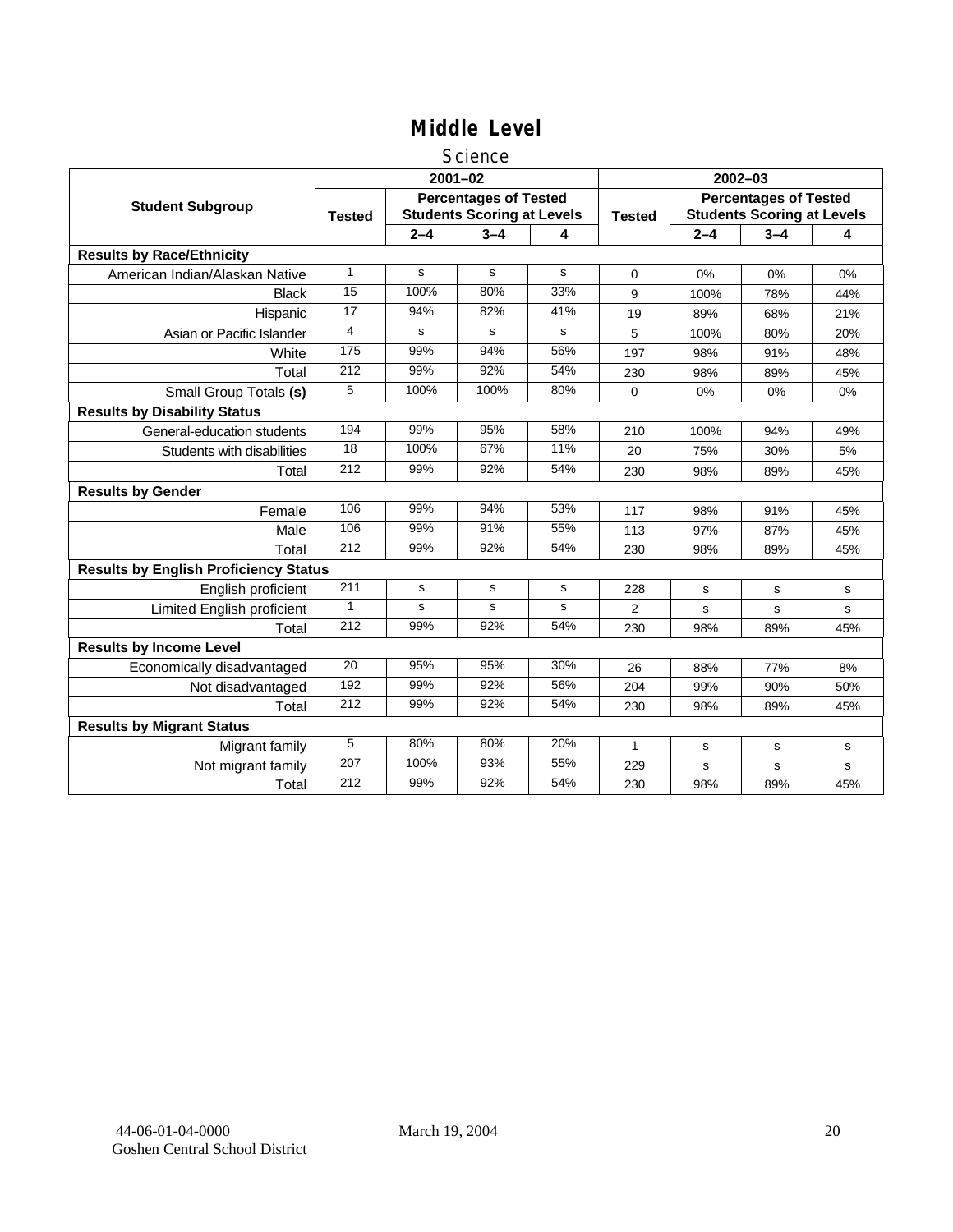#### **1998 and 1999 High School Cohorts**

General-education students who first entered ninth grade in 1998 or 1999 must score 55 or higher on Regents English and mathematics examinations to graduate. During the phase-in of the Regents examination graduation requirements, all students (with district board of education approval) may qualify for a local diploma by earning a score of 55–64 on the required Regents examinations; a score of 65 or higher is required for a Regents diploma. Students with disabilities and certain students with a Section 504 Accomodation Plan may qualify for a local diploma by passing Regents competency tests. The data in these tables show the performance of the cohorts as of June 30<sup>th</sup> of the fourth year after first entering grade 9.

#### **Performance on the English Assessment Requirement for Graduation**

|                                              | 1998 Cohort                  |                          |                |                                  |                           | 1999 Cohort              |                |                |                                  |                          |
|----------------------------------------------|------------------------------|--------------------------|----------------|----------------------------------|---------------------------|--------------------------|----------------|----------------|----------------------------------|--------------------------|
| <b>Student Subgroup</b>                      |                              | <b>Count of Students</b> |                | <b>Percent</b><br><b>Meeting</b> |                           | <b>Count of Students</b> |                |                | <b>Percent</b><br><b>Meeting</b> |                          |
|                                              | <b>Students</b><br>in Cohort | by Score                 |                |                                  | <b>Students</b>           | by Score                 |                |                |                                  |                          |
|                                              |                              | <b>Regents</b>           |                | Pass-                            | Gradu-                    | in                       | <b>Regents</b> |                | Pass-                            | Gradua-                  |
|                                              |                              | $55 -$<br>64             | $65 -$<br>100  | ed<br><b>RCTs</b>                | ation<br>Require-<br>ment | Cohort                   | $55 -$<br>64   | $65 -$<br>100  | ed<br><b>RCTs</b>                | tion<br>Require-<br>ment |
| <b>Results by Race/Ethnicity</b>             |                              |                          |                |                                  |                           |                          |                |                |                                  |                          |
| American Indian/Alaskan Native               | 0                            | 0                        | 0              | $\mathbf 0$                      | 0%                        | 0                        | 0              | 0              | 0                                | 0%                       |
| <b>Black</b>                                 | $\overline{7}$               | 0                        | $\overline{7}$ | $\Omega$                         | 100%                      | 5                        | 0              | 4              | $\overline{0}$                   | 80%                      |
| Hispanic                                     | 5                            | s                        | s              | $\mathbf s$                      | s                         | 10                       | $\overline{3}$ | 6              | $\mathbf 0$                      | 90%                      |
| Asian or Pacific Islander                    | $\overline{4}$               | $\mathbf s$              | s              | s                                | s                         | 5                        | $\mathbf{1}$   | $\overline{4}$ | $\overline{0}$                   | 100%                     |
| White                                        | 163                          | 11                       | 148            | $\Omega$                         | 98%                       | 154                      | 10             | 131            | 4                                | 94%                      |
| Total                                        | 179                          | 12                       | 162            | 0                                | 97%                       | 174                      | 14             | 145            | 4                                | 94%                      |
| Small Group Totals (s)                       | 9                            | $\mathbf{1}$             | $\overline{7}$ | $\Omega$                         | 89%                       | 0                        | $\Omega$       | $\Omega$       | $\overline{0}$                   | 0%                       |
| <b>Results by Disability Status</b>          |                              |                          |                |                                  |                           |                          |                |                |                                  |                          |
| General-education students                   | 166                          | 8                        | 155            | 0                                | 98%                       | 167                      | 14             | 142            | 0                                | 93%                      |
| Students with disabilities                   | 13                           | 4                        | $\overline{7}$ | 0                                | 85%                       | $\overline{7}$           | $\Omega$       | 3              | 4                                | 100%                     |
| Total                                        | 179                          | 12                       | 162            | $\mathbf 0$                      | 97%                       | 174                      | 14             | 145            | 4                                | 94%                      |
| <b>Results by Gender</b>                     |                              |                          |                |                                  |                           |                          |                |                |                                  |                          |
| Female                                       | 86                           | 6                        | 79             | $\Omega$                         | 99%                       | 88                       | 8              | 75             | 2                                | 97%                      |
| Male                                         | 93                           | 6                        | 83             | 0                                | 96%                       | 86                       | 6              | 70             | 2                                | 91%                      |
| Total                                        | 179                          | 12                       | 162            | 0                                | 97%                       | 174                      | 14             | 145            | 4                                | 94%                      |
| <b>Results by English Proficiency Status</b> |                              |                          |                |                                  |                           |                          |                |                |                                  |                          |
| English proficient                           | 179                          | 12                       | 162            | $\mathbf 0$                      | 97%                       | 174                      | 14             | 145            | 4                                | 94%                      |
| Limited English proficient                   | $\mathbf 0$                  | 0                        | $\Omega$       | $\mathbf 0$                      | 0%                        | $\Omega$                 | $\mathbf 0$    | 0              | 0                                | 0%                       |
| Total                                        | 179                          | 12                       | 162            | $\Omega$                         | 97%                       | 174                      | 14             | 145            | 4                                | 94%                      |
| <b>Results by Income Level</b>               |                              |                          |                |                                  |                           |                          |                |                |                                  |                          |
| Economically disadvantaged                   | 0                            | 0                        | 0              | $\mathbf 0$                      | 0%                        | 0                        | $\mathbf 0$    | 0              | $\mathbf 0$                      | 0%                       |
| Not disadvantaged                            | 179                          | $\overline{12}$          | 162            | 0                                | 97%                       | 174                      | 14             | 145            | 4                                | 94%                      |
| Total                                        | 179                          | 12                       | 162            | $\Omega$                         | 97%                       | 174                      | 14             | 145            | 4                                | 94%                      |
| <b>Results by Migrant Status</b>             |                              |                          |                |                                  |                           |                          |                |                |                                  |                          |
| Migrant family                               | $\mathbf 0$                  | 0                        | 0              | $\mathbf 0$                      | 0%                        | 0                        | 0              | 0              | 0                                | 0%                       |
| Not migrant family                           | 179                          | 12                       | 162            | $\mathbf 0$                      | 97%                       | 174                      | 14             | 145            | 4                                | 94%                      |
| Total                                        | 179                          | 12                       | 162            | $\Omega$                         | 97%                       | 174                      | 14             | 145            | 4                                | 94%                      |

#### **after Four Years of High School**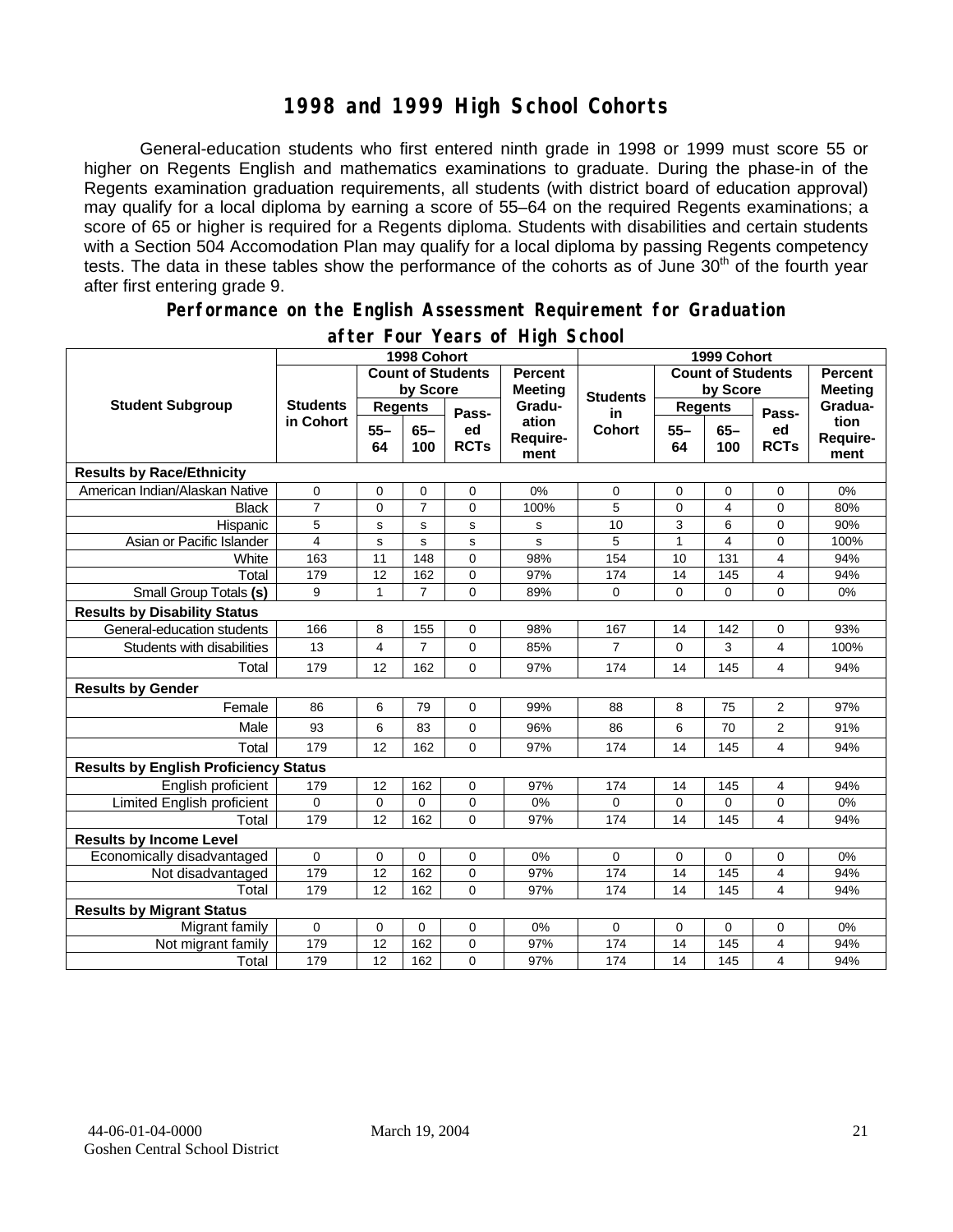#### **for Graduation after Four Years of High School 1998 Cohort 1999 Cohort Count of Students by Score Count of Students by Score** Student Subgroup Students **Busicial Students** Regents **Regents Student Students Regents in Cohort 55– 64 65– 100 Passed RCTs Percent Meeting Graduation Requirement Students in Cohort 55– 64 65– 100 Passed RCTs Percent Meeting Graduation Requirement Results by Race/Ethnicity**  American Indian/Alaskan Native 0 0 0 0 0% 0 0 0 0 0% Black | 7 | 1 | 5 | 0 | 86% | 5 | 3 | 2 | 0 | 100% Hispanic | 5 | s | s | s | s | 10 | 3 | 5 | 0 | 80% Asian or Pacific Islander | 4 | s | s | s | s | 5 | 0 | 5 | 0 | 100% White | 163 | 16 | 132 | 4 | 93% | 154 | 13 | 131 | 4 | 96% Total 179 18 143 5 93% 174 19 143 4 95% Small Group Totals **(s)** 9 1 6 1 89% 0 0 0 0 0 0 0% **Results by Disability Status**  General-education students | 166 | 16 | 137 | 0 | 92% | 167 | 19 | 140 | 0 | 95% Students with disabilities | 13 | 2 | 6 | 5 | 100% | 7 | 0 | 3 | 4 | 100% Total 179 18 143 5 93% 174 19 143 4 95% **Results by Gender**  Female | 86 | 8 | 69 | 3 | 93% | 88 | 12 | 68 | 2 | 93% Male 93 10 74 2 92% 86 7 75 2 98% Total 179 18 143 5 93% 174 19 143 4 95% **Results by English Proficiency Status**  English proficient | 179 | 18 | 143 | 5 | 93% | 174 | 19 | 143 | 4 | 95% Limited English proficient 0 0 0 0 0% 0 0 0 0 0% Total | 179 | 18 | 143 | 5 | 93% | 174 | 19 | 143 | 4 | 95% **Results by Income Level**  Economically disadvantaged 0 0 0 0 0% 0 0 0 0 0% Not disadvantaged 179 | 18 | 143 | 5 | 93% | 174 | 19 | 143 | 4 | 95% Total | 179 | 18 | 143 | 5 | 93% | 174 | 19 | 143 | 4 | 95% **Results by Migrant Status**  Migrant family 0 0 0 0 0% 0 0 0 0 0% Not migrant family 179 18 143 5 93% 174 19 143 4 95% Total | 179 | 18 | 143 | 5 | 93% | 174 | 19 | 143 | 4 | 95%

# **Performance on the Mathematics Assessment Requirement**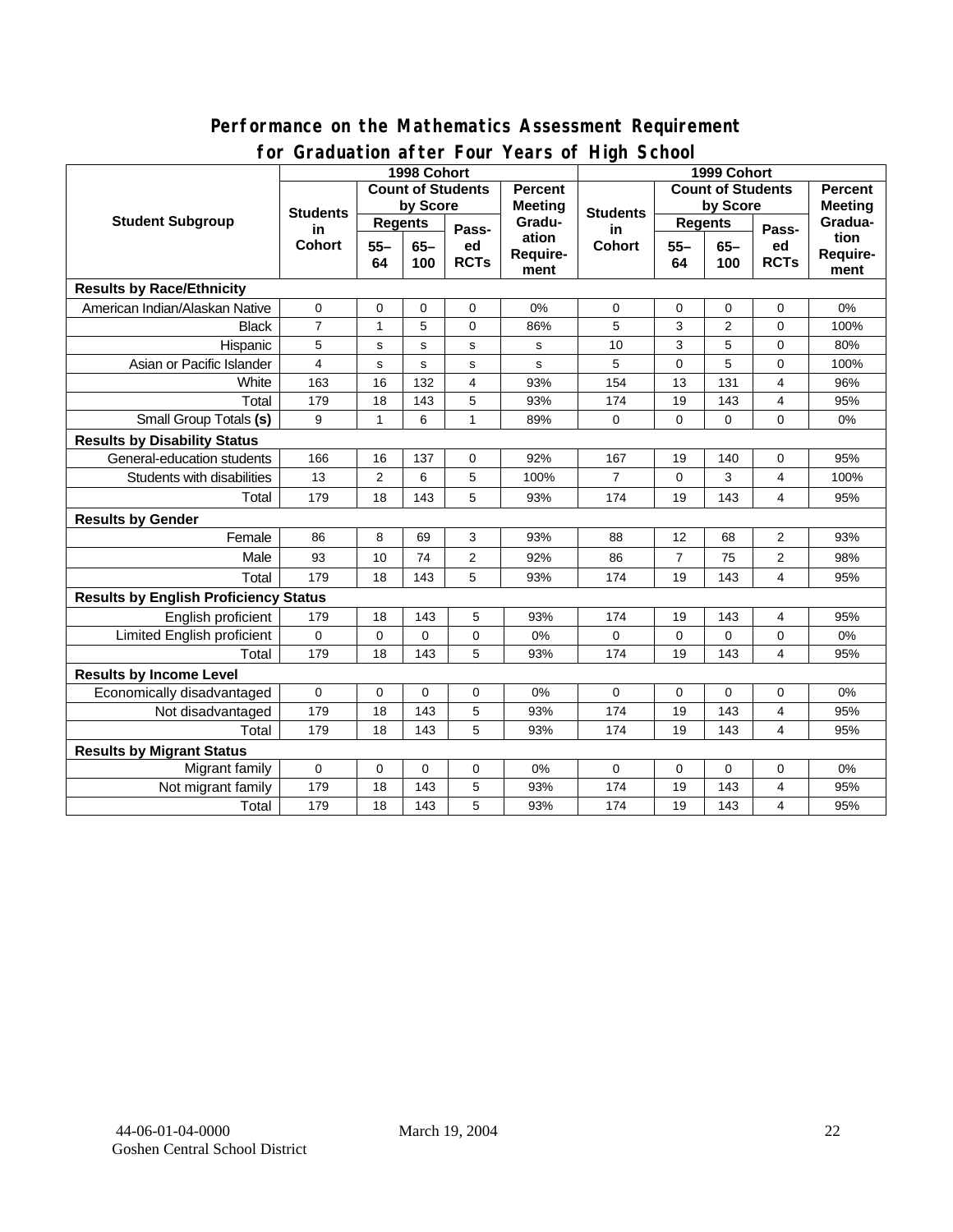## **Cohort Graduation Rates**

Students were counted as graduates in the first two columns of this table if they earned a local diploma with or without a Regents endorsement by June 30<sup>th</sup> of the fourth year after first entering grade 9 and in the second two columns if they earned a local diploma with or without a Regents endorsement by August 31<sup>st</sup> of the fourth year after first entering grade 9. The graduation-rate cohort includes students who transferred to general education development (GED) programs. These students were not counted in the 1998 district accountability cohort for English and mathematics.

|                                              |                                         | 1998 Cohort as of<br>June 30, 2002 | 1998 Cohort as of<br><b>August 31, 2002</b> |                    |  |  |  |  |  |
|----------------------------------------------|-----------------------------------------|------------------------------------|---------------------------------------------|--------------------|--|--|--|--|--|
| <b>Student Subgroup</b>                      | <b>Graduation</b><br><b>Rate Cohort</b> | Graduation<br>Rate                 | <b>Graduation</b><br><b>Rate Cohort</b>     | Graduation<br>Rate |  |  |  |  |  |
| <b>Results by Race/Ethnicity</b>             |                                         |                                    |                                             |                    |  |  |  |  |  |
| American Indian/Alaskan Native               | 0                                       | 0%                                 | 0                                           | 0%                 |  |  |  |  |  |
| <b>Black</b>                                 | $\overline{7}$                          | 86%                                | $\overline{7}$                              | 100%               |  |  |  |  |  |
| Hispanic                                     | 5                                       | s                                  | 5                                           | s                  |  |  |  |  |  |
| Asian or Pacific Islander                    | 4                                       | s                                  | 4                                           | s                  |  |  |  |  |  |
| White                                        | 165                                     | 91%                                | 155                                         | 98%                |  |  |  |  |  |
| Total                                        | 181                                     | 91%                                | 171                                         | 98%                |  |  |  |  |  |
| Small Group Totals (s)                       | 9                                       | 89%                                | 9                                           | 89%                |  |  |  |  |  |
| <b>Results by Disability Status</b>          |                                         |                                    |                                             |                    |  |  |  |  |  |
| General-education students                   | 168                                     | 91%                                | 159                                         | 98%                |  |  |  |  |  |
| Students with disabilities                   | 13                                      | 85%                                | 12                                          | 92%                |  |  |  |  |  |
| Total                                        | 181                                     | 91%                                | 171                                         | 98%                |  |  |  |  |  |
| <b>Results by Gender</b>                     |                                         |                                    |                                             |                    |  |  |  |  |  |
| Female                                       | 87                                      | 90%                                | 82                                          | 96%                |  |  |  |  |  |
| Male                                         | 94                                      | 91%                                | 89                                          | 99%                |  |  |  |  |  |
| Total                                        | 181                                     | 91%                                | 171                                         | 98%                |  |  |  |  |  |
| <b>Results by English Proficiency Status</b> |                                         |                                    |                                             |                    |  |  |  |  |  |
| English proficient                           | 181                                     | 91%                                | 171                                         | 98%                |  |  |  |  |  |
| <b>Limited English proficient</b>            | $\mathbf 0$                             | 0%                                 | $\mathbf 0$                                 | 0%                 |  |  |  |  |  |
| Total                                        | 181                                     | 91%                                | 171                                         | 98%                |  |  |  |  |  |
| <b>Results by Income Level</b>               |                                         |                                    |                                             |                    |  |  |  |  |  |
| Economically disadvantaged                   | $\mathbf 0$                             | 0%                                 | $\mathbf 0$                                 | 0%                 |  |  |  |  |  |
| Not disadvantaged                            | 181                                     | 91%                                | 171                                         | 98%                |  |  |  |  |  |
| Total                                        | 181                                     | 91%                                | 171                                         | 98%                |  |  |  |  |  |
| <b>Results by Migrant Status</b>             |                                         |                                    |                                             |                    |  |  |  |  |  |
| Migrant family                               | $\mathbf 0$                             | 0%                                 | 0                                           | 0%                 |  |  |  |  |  |
| Not migrant family                           | 181                                     | 91%                                | 171                                         | 98%                |  |  |  |  |  |
| Total                                        | 181                                     | 91%                                | 171                                         | 98%                |  |  |  |  |  |